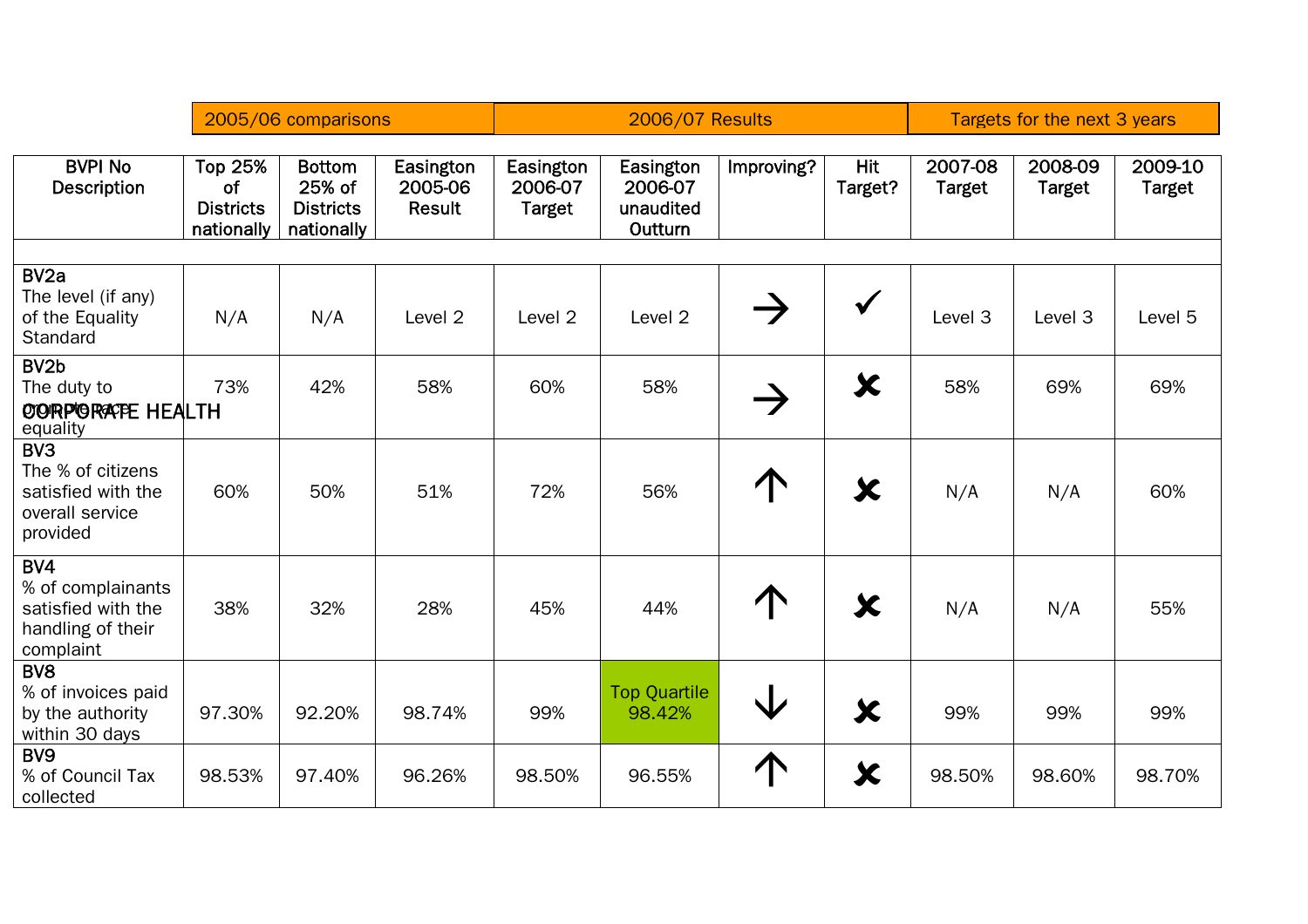| <b>BVPI No</b>                   | <b>Top 25%</b>                | <b>Bottom</b>              | Easington         | Easington                | Easington                    | Improving?    | <b>Hit</b>       | 2007-08       | 2008-09       | 2009-10       |
|----------------------------------|-------------------------------|----------------------------|-------------------|--------------------------|------------------------------|---------------|------------------|---------------|---------------|---------------|
| <b>Description</b>               | <b>of</b><br><b>Districts</b> | 25% of<br><b>Districts</b> | 2005-06<br>Result | 2006-07<br><b>Target</b> | 2006-07<br>unaudited         |               | Target?          | <b>Target</b> | <b>Target</b> | <b>Target</b> |
|                                  | nationally                    | nationally                 |                   |                          | Outturn                      |               |                  |               |               |               |
| <b>BV10</b>                      |                               |                            |                   |                          |                              |               |                  |               |               |               |
| % of business                    | 99.30%                        | 98.40%                     | 97.22%            | 99.20%                   | 97.82%                       | 个             | $\bm{x}$         | 99.20%        | 99.20%        | 99.20%        |
| rates received                   |                               |                            |                   |                          |                              |               |                  |               |               |               |
| <b>BV11a</b>                     |                               |                            |                   |                          |                              |               |                  |               |               |               |
| % of top 5% of                   | 31.25%                        | 18.79%                     | 11.90%            | 16%                      | 15.56%                       |               | $\bm{x}$         | 17%           | 17.50%        | 18.00%        |
| earners that are                 |                               |                            |                   |                          |                              |               |                  |               |               |               |
| women                            |                               |                            |                   |                          |                              |               |                  |               |               |               |
| <b>BV11b</b>                     |                               |                            |                   |                          |                              |               |                  |               |               |               |
| % of top 5% of                   |                               |                            |                   |                          |                              | $\rightarrow$ |                  |               |               |               |
| earners who are                  | 3.37%                         | 0%                         | 0%                | 2%                       | 0%                           |               | X                | 2%            | 2%            | 2%            |
| from black and                   |                               |                            |                   |                          |                              |               |                  |               |               |               |
| ethnic minorities                |                               |                            |                   |                          |                              |               |                  |               |               |               |
| <b>BV11c</b>                     |                               |                            |                   |                          |                              |               |                  |               |               |               |
| Top 5% of earners<br>that have a | 5.91%                         | 0%                         | 4.76%             | 5%                       | <b>Top Quartile</b><br>6.67% |               | $\checkmark$     | 7%            | 7.50%         | 8%            |
| disability                       |                               |                            |                   |                          |                              |               |                  |               |               |               |
| <b>BV12</b>                      |                               |                            |                   |                          |                              |               |                  |               |               |               |
| No of working                    |                               |                            |                   |                          |                              |               |                  |               |               |               |
| days or shifts lost              | 8.29                          | 10.92                      | 8.66              | 8.50                     | 8.59                         |               | $\bm{\varkappa}$ | 8             | 7.50          | 7.50          |
| through sickness                 |                               |                            |                   |                          |                              |               |                  |               |               |               |
| absence                          |                               |                            |                   |                          |                              |               |                  |               |               |               |
| <b>BV14</b>                      |                               |                            |                   |                          |                              |               |                  |               |               |               |
| % of employees                   |                               |                            |                   |                          | <b>Top Quartile</b>          |               | $\checkmark$     |               |               |               |
| retiring early                   | 0%                            | 0.83%                      | 0.79%             | 0.45%                    | 0%                           |               |                  | 0%            | 0%            | 0%            |
| excluding ill health             |                               |                            |                   |                          |                              |               |                  |               |               |               |
| <b>BV15</b>                      |                               |                            |                   |                          |                              |               |                  |               |               |               |
| % of employees                   |                               |                            |                   |                          |                              |               |                  |               |               |               |
| retiring on grounds              | 0%                            | 0.42%                      | 0.20%             | 0%                       | 0.70                         |               | $\bm{x}$         | 0%            | 0%            | 0%            |
| of ill health as a %             |                               |                            |                   |                          |                              |               |                  |               |               |               |
| of total workforce               |                               |                            |                   |                          |                              |               |                  |               |               |               |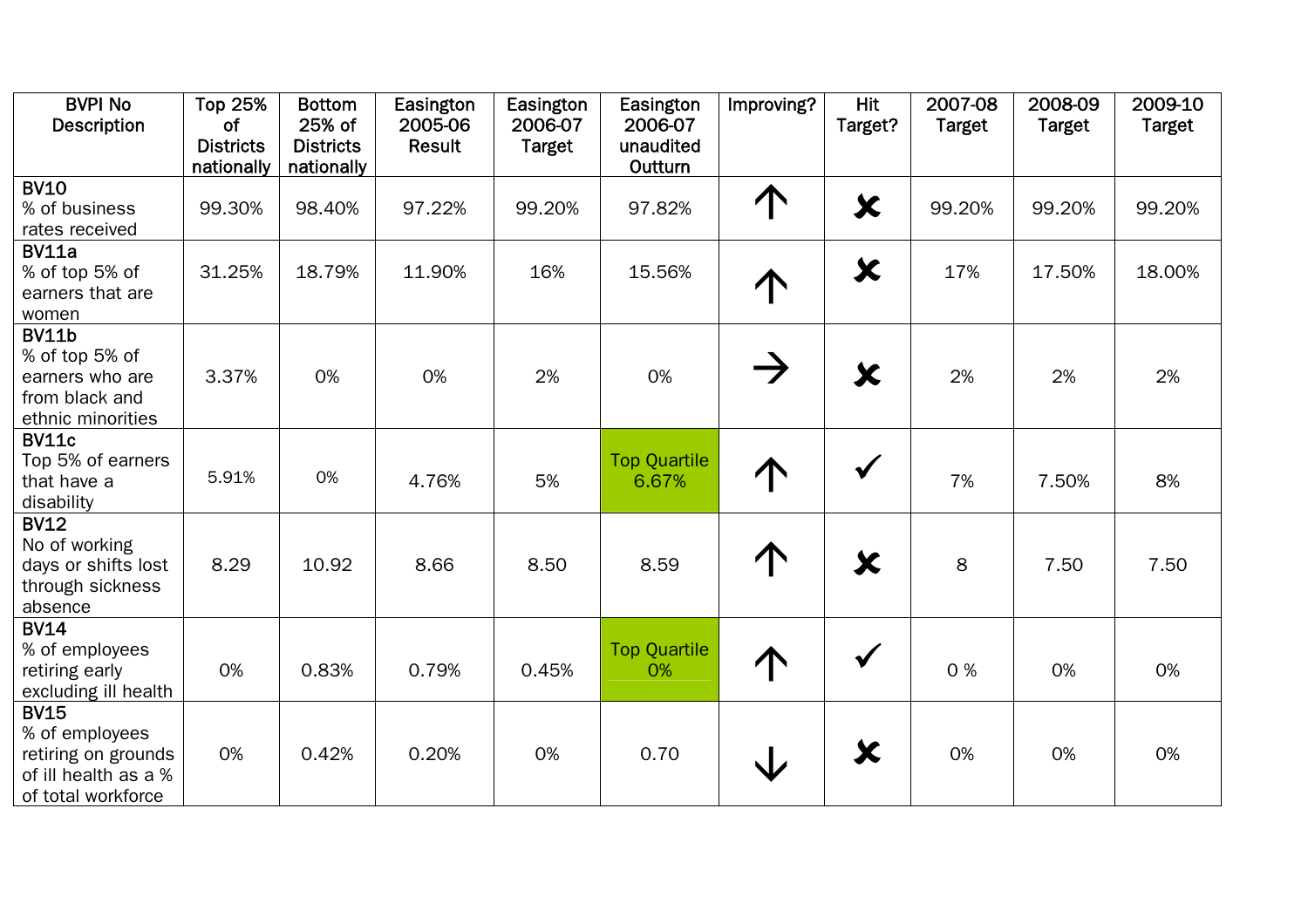| <b>BVPI No</b><br><b>Description</b>                                                                                                                        | <b>Top 25%</b><br><b>of</b><br><b>Districts</b><br>nationally | <b>Bottom</b><br>25% of<br><b>Districts</b><br>nationally | Easington<br>2005-06<br>Result | Easington<br>2006-07<br><b>Target</b> | Easington<br>2006-07<br>unaudited<br>Outturn | Improving? | <b>Hit</b><br>Target? | 2007-08<br><b>Target</b> | 2008-09<br><b>Target</b>                                | 2009-10<br><b>Target</b> |
|-------------------------------------------------------------------------------------------------------------------------------------------------------------|---------------------------------------------------------------|-----------------------------------------------------------|--------------------------------|---------------------------------------|----------------------------------------------|------------|-----------------------|--------------------------|---------------------------------------------------------|--------------------------|
| <b>BV16a</b><br>% of Council<br>workers declaring<br>they are disabled<br><b>BV16b</b><br>% of economically<br>active disabled<br>people in the<br>district | 4.37%<br>N/A                                                  | 2.13%<br>N/A                                              | 3.22%<br>29%                   | 4.50%<br>N/A                          | 4.06%<br>29%                                 | N/A        | X<br>N/A              | 4.50%<br>N/A             | 5%<br>N/A                                               | 5.50%<br>N/A             |
| <b>BV17a</b><br>% of Council<br>workers from<br>ethnic minority<br>communities                                                                              | 2.7%                                                          | 0.8%                                                      | 0.5%                           | 0.5%                                  | 0.2%                                         | V          | $\bm{\varkappa}$      | 0.5%                     | 0.6%                                                    | 0.7%                     |
| <b>BV17b</b><br>Economically<br>active people in<br>the District from<br>ethnic minority<br>communities                                                     | N/A                                                           | N/A                                                       | 0.8%                           | N/A                                   | 0.8%                                         | N/A        | N/A                   |                          | This BVPI is deleted from 1 <sup>st</sup> April<br>2007 |                          |
| <b>BV156</b><br>% of Council<br>buildings open to<br>the public in which<br>all public areas<br>are suitable for<br>and accessible to<br>disabled people    | N/A                                                           | N/A                                                       | 22.58%                         | 50%                                   | 27.27%                                       | 个          | $\bm{x}$              | 42.25%                   | 60%                                                     | 75%                      |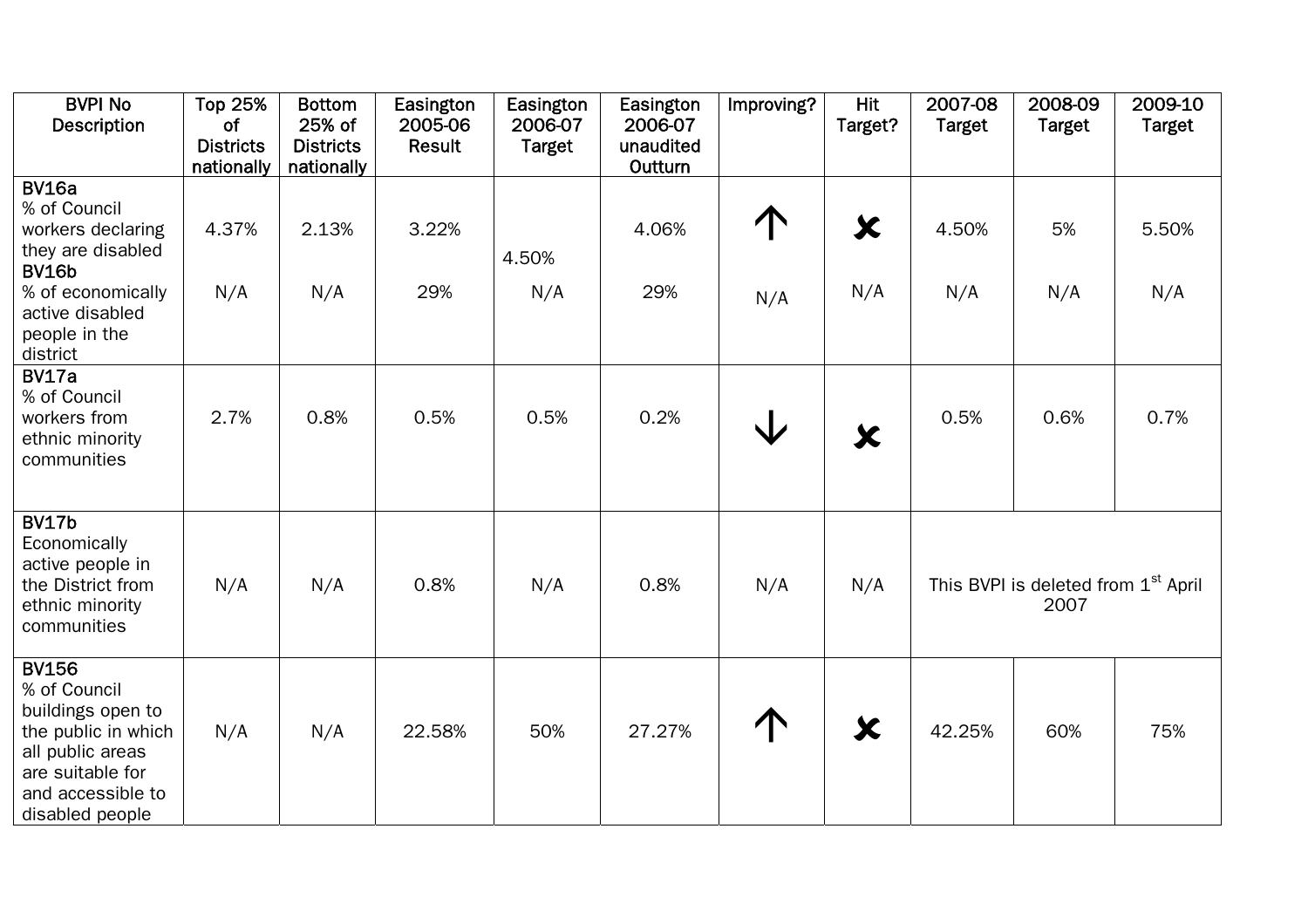| <b>BVPI No</b><br><b>Description</b>                                                                                                                         | <b>Top 25%</b><br><b>of</b><br><b>Districts</b><br>nationally | <b>Bottom</b><br>25% of<br><b>Districts</b><br>nationally | Easington<br>2005-06<br><b>Result</b> | Easington<br>2006-07<br><b>Target</b> | Easington<br>2006-07<br>unaudited<br>Outturn | Improving?              | <b>Hit</b><br>Target? | 2007-08<br><b>Target</b> | 2008-09<br><b>Target</b> | 2009-10<br><b>Target</b> |
|--------------------------------------------------------------------------------------------------------------------------------------------------------------|---------------------------------------------------------------|-----------------------------------------------------------|---------------------------------------|---------------------------------------|----------------------------------------------|-------------------------|-----------------------|--------------------------|--------------------------|--------------------------|
| <b>BV63</b>                                                                                                                                                  |                                                               |                                                           |                                       |                                       |                                              |                         |                       |                          |                          |                          |
| Average SAP<br>energy efficiency<br>rating of Council<br>owned dwellings                                                                                     | 69                                                            | 64                                                        | 63                                    | 66                                    | 64                                           |                         | X                     | 67                       | 70                       | 73                       |
| <b>BV64SING</b><br>Number of private<br>sector vacant<br>dwellings returned<br>into occupation or<br>demolished during<br>the year through<br>council action | 38                                                            | $\overline{4}$                                            | 108                                   | 145                                   | <b>Top Quartile</b><br>213                   |                         | $\checkmark$          | 71                       | 28                       | 28                       |
| <b>BV66a</b><br>Proportion of rent<br>collected as % of<br>rent due                                                                                          | 98.84%                                                        | 97.41%                                                    | 98.57%                                | 98.70%                                | <b>Top Quartile</b><br>99.49%                | 个                       | $\checkmark$          | 99.53%                   | 99.54%                   | 99.55%                   |
| BV66b<br>Number of local<br>authority tenants<br>with more than 7<br>weeks of (gross)<br>rent arrears as a<br>% of total number<br>of council tenants        | 3.39%                                                         | 7.35%                                                     | 8.11%                                 | 6.50%                                 | 8.56%                                        | $\overline{\mathsf{V}}$ | $\bm{x}$              | 7.68%                    | 7.12%                    | 6.54%                    |
| <b>BV66c</b><br>% of local<br>authority tenants                                                                                                              | 13.55%                                                        | 35.81%                                                    | 29.35%                                | 25%                                   | 36.06%                                       |                         | $\bm{x}$              | 28%                      | 24%                      | 22%                      |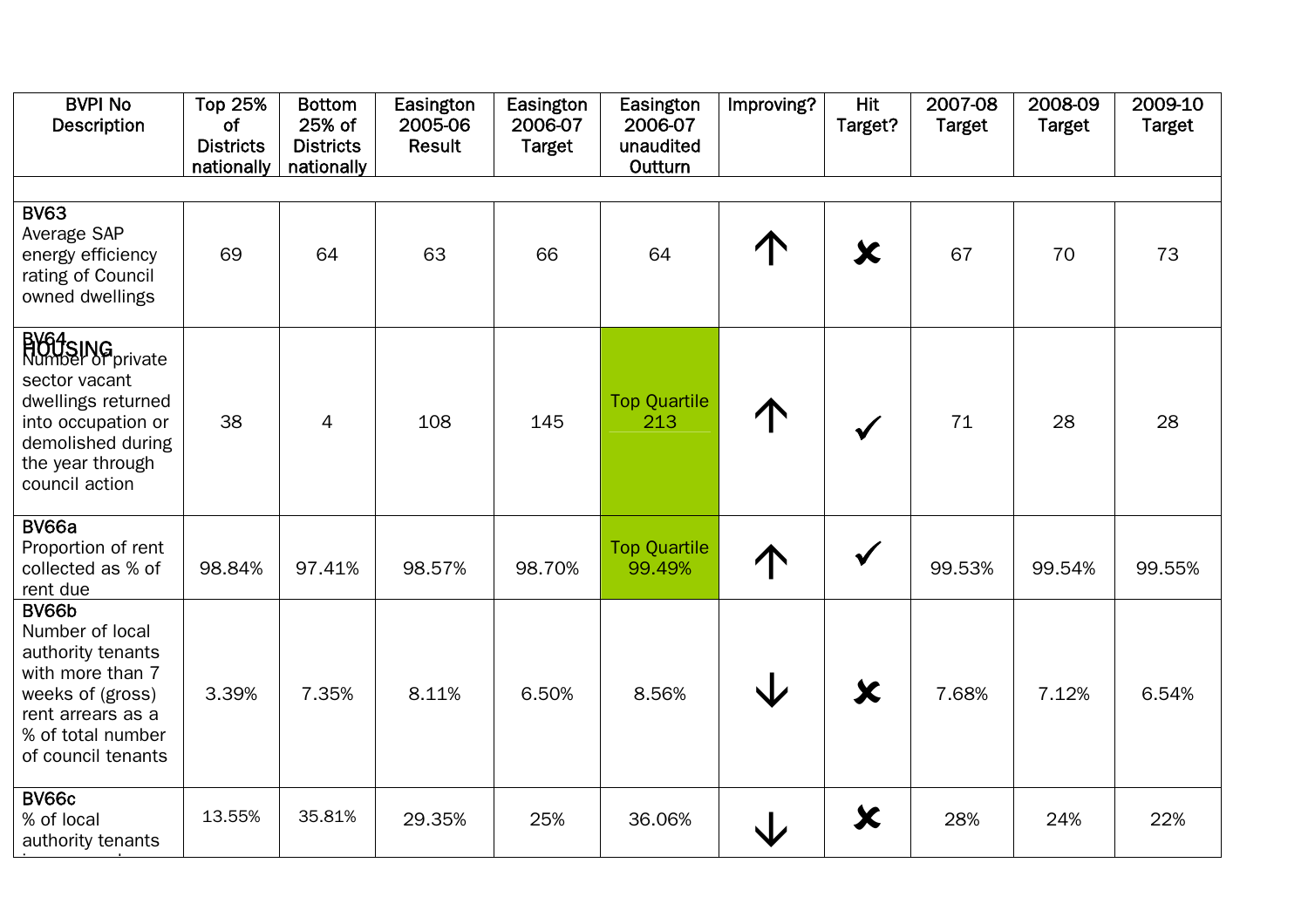| <b>BVPI No</b><br><b>Description</b>                                                                                              | <b>Top 25%</b><br>of<br><b>Districts</b> | <b>Bottom</b><br>25% of<br><b>Districts</b> | Easington<br>2005-06<br><b>Result</b> | Easington<br>2006-07<br><b>Target</b> | Easington<br>2006-07<br>unaudited | Improving? | <b>Hit</b><br>Target? | 2007-08<br><b>Target</b> | 2008-09<br><b>Target</b> | 2009-10<br><b>Target</b>           |
|-----------------------------------------------------------------------------------------------------------------------------------|------------------------------------------|---------------------------------------------|---------------------------------------|---------------------------------------|-----------------------------------|------------|-----------------------|--------------------------|--------------------------|------------------------------------|
|                                                                                                                                   | nationally                               | nationally                                  |                                       |                                       | Outturn                           |            |                       |                          |                          |                                    |
| in arrears who<br>have had Notices<br>Seeking<br>Possession<br>served                                                             |                                          |                                             |                                       |                                       |                                   |            |                       |                          |                          |                                    |
| BV66d<br>% of local<br>authority tenants<br>evicted as a result<br>of rent arrears                                                | 0.15%                                    | 0.44%                                       | 0.31%                                 | 0.25%                                 | 0.43%                             |            | X                     | 0.38%                    | 0.30%                    | 0.25%                              |
| <b>BV74 (i)</b><br>Satisfaction of<br>tenants with<br>overall service<br>provided: all<br>tenants                                 | 85%                                      | 77.50%                                      | 66.30%                                | 75%                                   | 72%                               |            | $\bm{x}$              | N/A                      | N/A                      | 85%                                |
| <b>BV74 (ii)</b><br>Satisfaction of<br>tenants with<br>overall service<br>provided: black<br>and ethnic<br>minority tenants       | 85.75%                                   | 61.50%                                      | Not enough<br>respondents             | Insufficient<br>historical<br>data    | Not enough<br>respondents         | N/A        | N/A                   | N/A                      | N/A                      | Insufficient<br>historical<br>data |
| <b>BV74 (iii)</b><br>Satisfaction of<br>tenants with<br>overall service<br>provided: non-<br>black and ethnic<br>minority tenants | 85%                                      | 78%                                         | 66.30%                                | 75%                                   | 73%                               | 个          | $\bm{x}$              | N/A                      | N/A                      | 85%                                |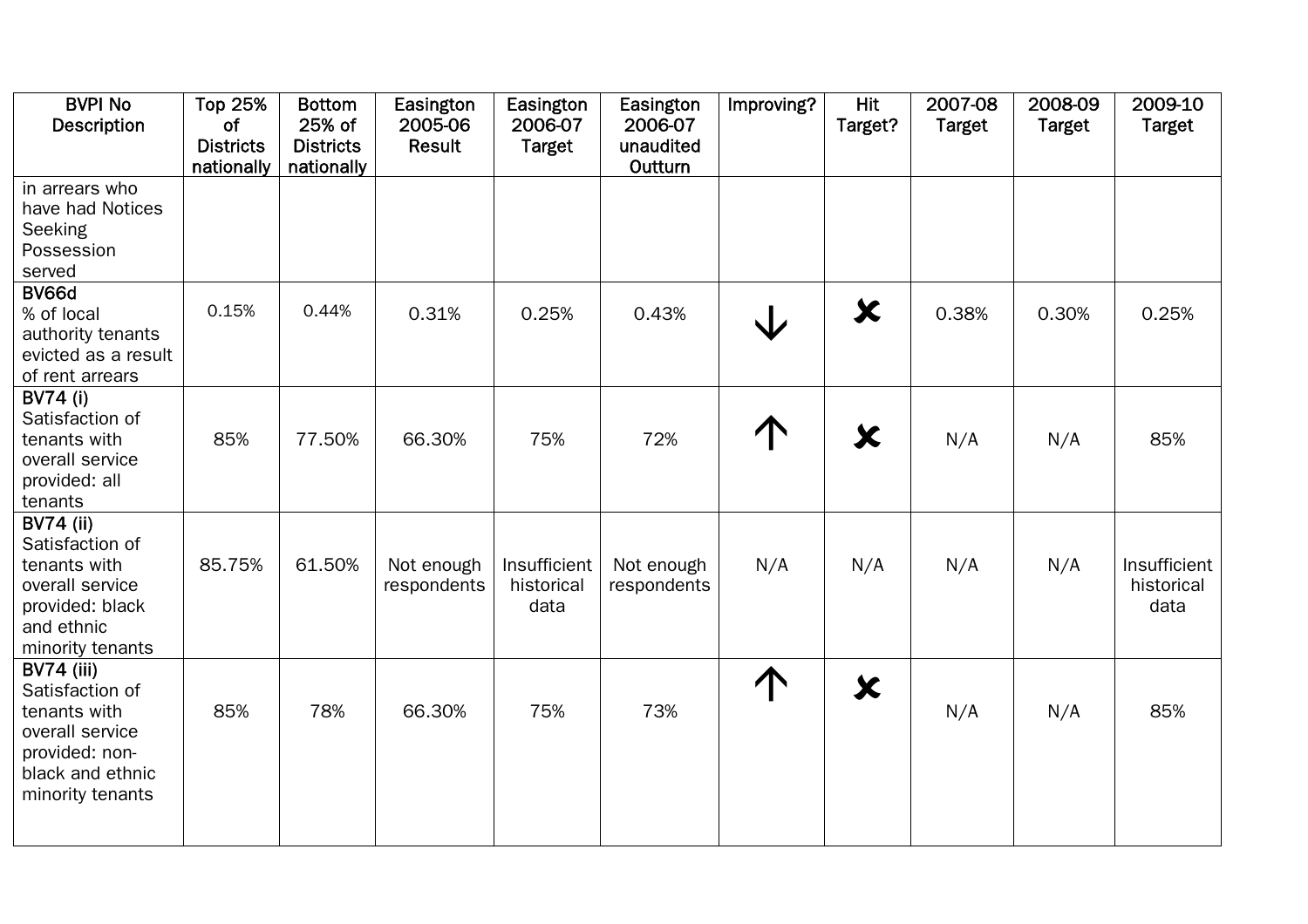| <b>BVPI No</b><br><b>Description</b>                                                                                                                                                          | <b>Top 25%</b><br>of<br><b>Districts</b><br>nationally | <b>Bottom</b><br>25% of<br><b>Districts</b><br>nationally | Easington<br>2005-06<br>Result | Easington<br>2006-07<br><b>Target</b> | Easington<br>2006-07<br>unaudited<br>Outturn | Improving? | <b>Hit</b><br>Target? | 2007-08<br><b>Target</b> | 2008-09<br><b>Target</b> | 2009-10<br><b>Target</b>           |
|-----------------------------------------------------------------------------------------------------------------------------------------------------------------------------------------------|--------------------------------------------------------|-----------------------------------------------------------|--------------------------------|---------------------------------------|----------------------------------------------|------------|-----------------------|--------------------------|--------------------------|------------------------------------|
| <b>BV75 (i)</b><br>Satisfaction of<br>tenants with<br>opportunities to<br>participate in<br>management and<br>decision making in<br>housing services                                          | 70%                                                    | 59%                                                       | 55.50%                         | 54%                                   | 65%                                          |            |                       | N/A                      | N/A                      | 85%                                |
| <b>BV75 (ii)</b><br>Satisfaction of<br>tenants with<br>opportunities to<br>participate in<br>management and<br>decision making in<br>housing services:<br>black and ethnic<br>minorities      | 75%                                                    | 50%                                                       | Not enough<br>respondents      | Insufficient<br>historical<br>data    | Not enough<br>respondents                    | N/A        | N/A                   | N/A                      | N/A                      | Insufficient<br>historical<br>data |
| <b>BV75 (iii)</b><br>Satisfaction of<br>tenants with<br>opportunities to<br>participate in<br>management and<br>decision making in<br>housing services:<br>non-black and<br>ethnic minorities | 70%                                                    | 59%                                                       | 55.50%                         | 54%                                   | 65%                                          |            |                       | N/A                      | N/A                      | 85%                                |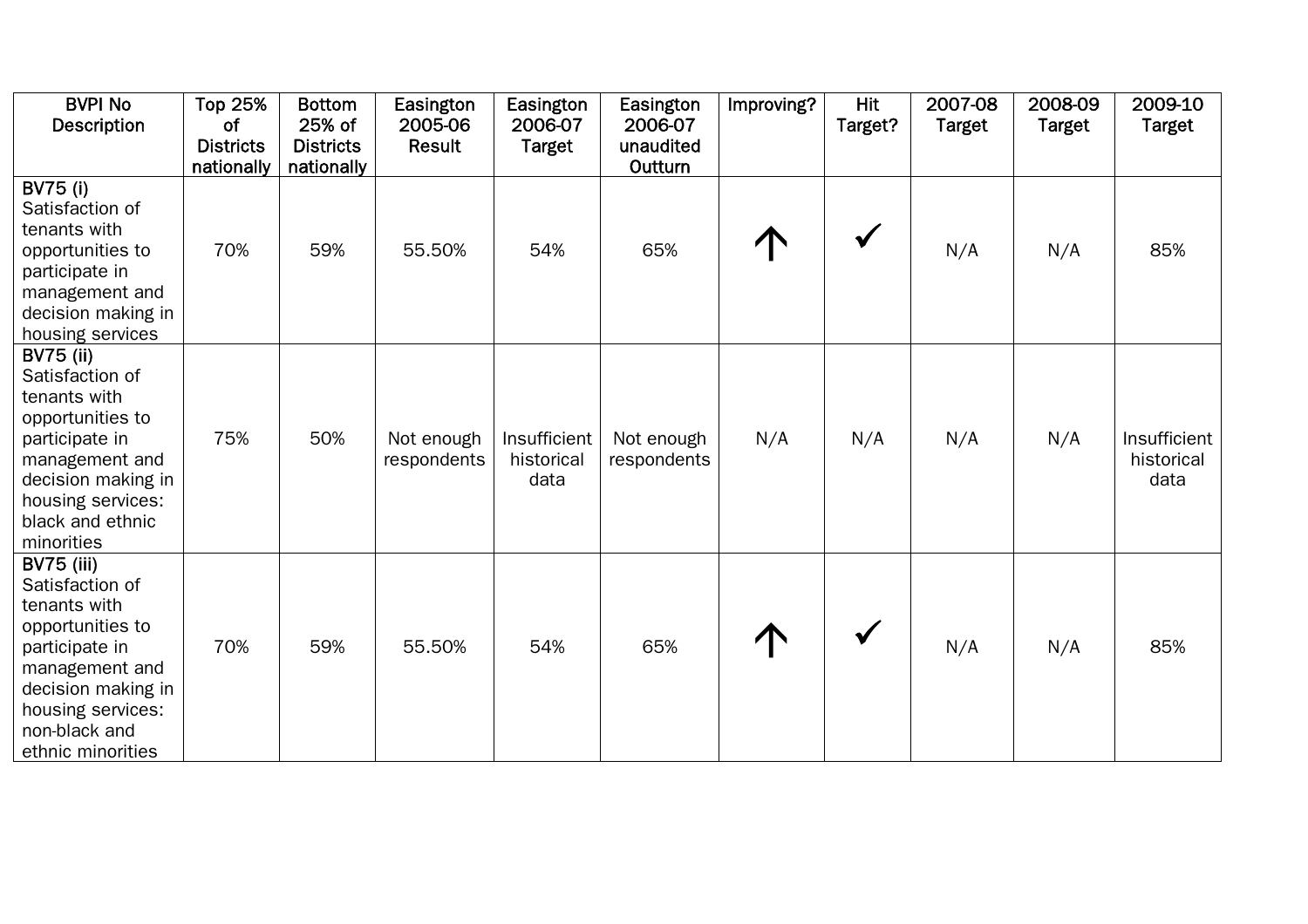| <b>BVPI No</b><br><b>Description</b>                                                                                                                         | <b>Top 25%</b><br>of<br><b>Districts</b><br>nationally | <b>Bottom</b><br>25% of<br><b>Districts</b><br>nationally | Easington<br>2005-06<br>Result | Easington<br>2006-07<br><b>Target</b> | Easington<br>2006-07<br>unaudited<br>Outturn | Improving? | Hit<br>Target?      | 2007-08<br><b>Target</b> | 2008-09<br><b>Target</b>                                | 2009-10<br><b>Target</b> |
|--------------------------------------------------------------------------------------------------------------------------------------------------------------|--------------------------------------------------------|-----------------------------------------------------------|--------------------------------|---------------------------------------|----------------------------------------------|------------|---------------------|--------------------------|---------------------------------------------------------|--------------------------|
| <b>BV164</b><br>Compliance with<br>CRE's code of<br>practice in rented<br>housing and<br>following the Good<br>Practice standards<br>for social<br>landlords | N/A                                                    | N/A                                                       | No                             | Yes                                   | <b>No</b>                                    |            | $\bm{x}$            |                          | This BVPI is deleted from 1 <sup>st</sup> April<br>2007 |                          |
| <b>BV184a</b><br>Proportion of<br>Council homes<br>which were non-<br>decent at<br>01.04.06                                                                  | 12%                                                    | 39%                                                       | Not<br>available               | 72%                                   | 81%                                          | Jz         | $\bm{x}$            | 90%                      | 80%                                                     | 63%                      |
| <b>BV184b</b><br>% change in<br>proportion of<br>Council non-<br>decent homes<br>between 01.04.06<br>and 01.04.07                                            | 28.9%                                                  | 1.6%                                                      | 4.4%                           | 3.2%                                  | $-6.6%$                                      | J          | $\boldsymbol{\chi}$ | 1.0%                     | 13.3%                                                   | 22.1%                    |
| <b>BV212</b><br>Average time<br>taken to re-let<br>council homes                                                                                             | 27                                                     | 49                                                        | 84                             | 40                                    | 60                                           |            | X                   | 55                       | 45                                                      | 35                       |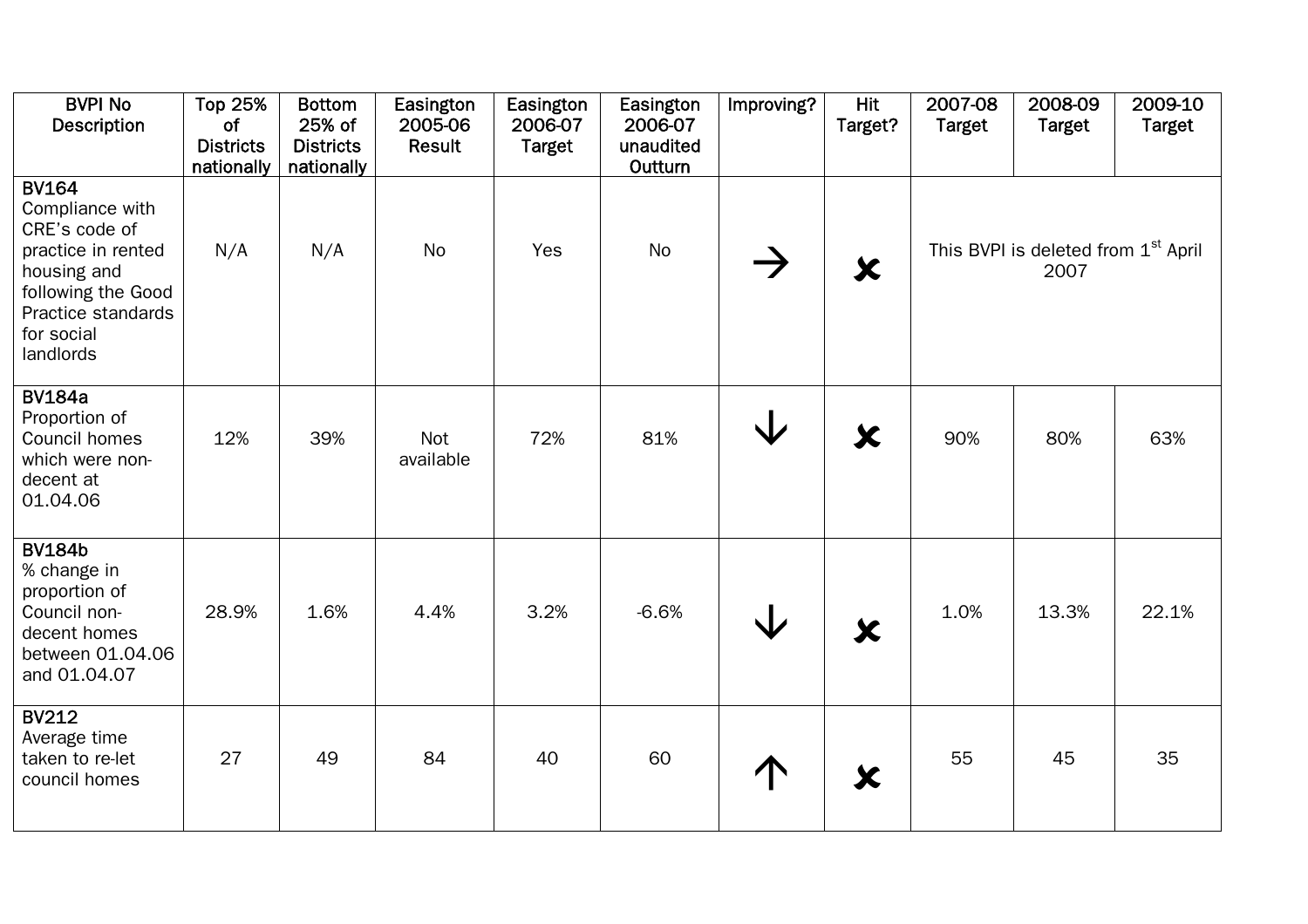| <b>BVPI No</b><br><b>Description</b>                                                                                                                                                   | <b>Top 25%</b><br>of<br><b>Districts</b><br>nationally | <b>Bottom</b><br>25% of<br><b>Districts</b><br>nationally | Easington<br>2005-06<br>Result | Easington<br>2006-07<br><b>Target</b> | Easington<br>2006-07<br>unaudited<br>Outturn | Improving?    | Hit<br>Target? | 2007-08<br><b>Target</b> | 2008-09<br><b>Target</b>                                | 2009-10<br><b>Target</b> |
|----------------------------------------------------------------------------------------------------------------------------------------------------------------------------------------|--------------------------------------------------------|-----------------------------------------------------------|--------------------------------|---------------------------------------|----------------------------------------------|---------------|----------------|--------------------------|---------------------------------------------------------|--------------------------|
|                                                                                                                                                                                        |                                                        |                                                           |                                |                                       |                                              |               |                |                          |                                                         |                          |
| <b>BV183a</b><br>Average length of<br>stay in bed and<br>breakfast<br>accommodation                                                                                                    | 1.12                                                   | 4.93                                                      | $\overline{O}$                 | $\overline{O}$                        | <b>Top Quartile</b><br>$\Omega$              |               | $\checkmark$   |                          | This BVPI is deleted from 1 <sup>st</sup> April<br>2007 |                          |
| <b>BV183b</b><br>AYSIGES ESSINESS<br>accommodation                                                                                                                                     | 0.00                                                   | 18.48                                                     | $\overline{O}$                 | $\overline{O}$                        | <b>Top Quartile</b><br>$\Omega$              | $\rightarrow$ | $\checkmark$   | $\overline{O}$           | $\overline{O}$                                          | $\mathbf{O}$             |
| <b>BV202</b><br>The number of<br>people sleeping<br>rough on a single<br>night within the<br>area of the local<br>authority                                                            | $\boldsymbol{0}$                                       | 4                                                         | 6                              | $\overline{O}$                        | $\mathbf{1}$                                 |               |                | $\mathbf 0$              | $\Omega$                                                | $\mathbf{O}$             |
| <b>BV203</b><br>% change in the<br>average number of<br>families placed in<br>temporary<br>accommodation<br>under<br>homelessness<br>legislation<br>compared with the<br>previous year | $-17.87$                                               | 22.22                                                     | 138.46%                        | $-38%$                                | <b>Top Quartile</b><br>$-25.81%$             |               | X              |                          | This BVPI is deleted from 1 <sup>st</sup> April<br>2007 |                          |
| <b>BV213</b><br>Number of<br>homelessness<br>cases prevented                                                                                                                           | 5                                                      | $\mathbf{1}$                                              | 3                              | 3                                     | $\mathbf 1$                                  |               | $\bm{x}$       | 6                        | 6                                                       | 6                        |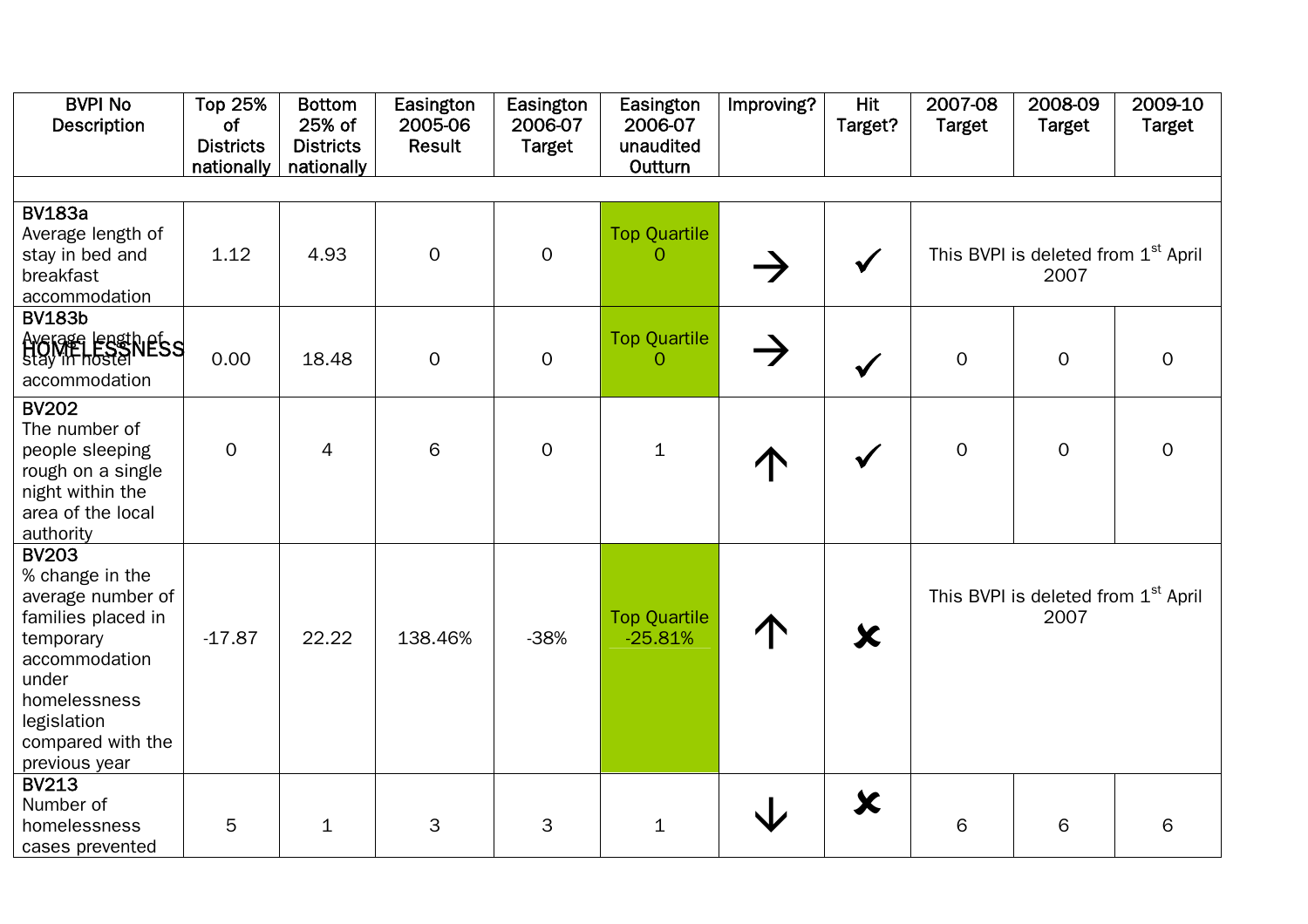| <b>BVPI No</b><br><b>Description</b>                                                       | <b>Top 25%</b><br><b>of</b><br><b>Districts</b><br>nationally | <b>Bottom</b><br>25% of<br><b>Districts</b><br>nationally | Easington<br>2005-06<br>Result | Easington<br>2006-07<br><b>Target</b> | Easington<br>2006-07<br>unaudited<br>Outturn | Improving?    | <b>Hit</b><br>Target? | 2007-08<br><b>Target</b> | 2008-09<br><b>Target</b>                                | 2009-10<br><b>Target</b> |
|--------------------------------------------------------------------------------------------|---------------------------------------------------------------|-----------------------------------------------------------|--------------------------------|---------------------------------------|----------------------------------------------|---------------|-----------------------|--------------------------|---------------------------------------------------------|--------------------------|
| <b>BV214</b><br>Repeat<br>homelessness                                                     | 0%                                                            | 4.26%                                                     | 2.50%                          | 2%                                    | 2.86%                                        | $\bigvee$     | $\bm{x}$              |                          | This BVPI is deleted from 1 <sup>st</sup> April<br>2007 |                          |
| BV76a                                                                                      |                                                               |                                                           |                                |                                       |                                              |               |                       |                          |                                                         |                          |
| No claimants<br>visited per 1000<br>caseload                                               | N/A                                                           | N/A                                                       | 274.26                         | 300                                   | 319.01                                       | 1             |                       |                          | This BVPI is deleted from 1 <sup>st</sup> April<br>2007 |                          |
| BV76b<br>No. fraud<br>investigators per<br>HOUS UNG BENEFITS & COUNCIL TAX BENEFITS        | N/A                                                           | N/A                                                       | 0.32                           | 0.32                                  | 0.32                                         |               |                       | 0.32                     | 0.32                                                    | 0.32                     |
| <b>BV76c</b><br>No. fraud<br>investigations per<br>1000 caseload                           | N/A                                                           | N/A                                                       | 98.75                          | 80                                    | 80.99                                        |               |                       | 81                       | 81                                                      | 81                       |
| BV76d<br>No. prosecutions<br>and sanctions per<br>1000 caseload                            | N/A                                                           | N/A                                                       | 3.26                           | 4.00                                  | 6.38                                         |               |                       | 6.38                     | 6.38                                                    | 6.38                     |
| BV78a<br>Average time<br>taken to process<br>new claims                                    | 25.5                                                          | 37.8                                                      | 32.5                           | 25                                    | 30.8                                         | $\uparrow$    | $\bm{x}$              | 25                       | 23                                                      | 20                       |
| BV78b<br>Average time<br>taken to process<br>notification of<br>change of<br>circumstances | 8.5                                                           | 16.7                                                      | 6.3                            | 6                                     | <b>Top Quartile</b><br>6.3                   | $\rightarrow$ | X                     | 6                        | 6                                                       | 6                        |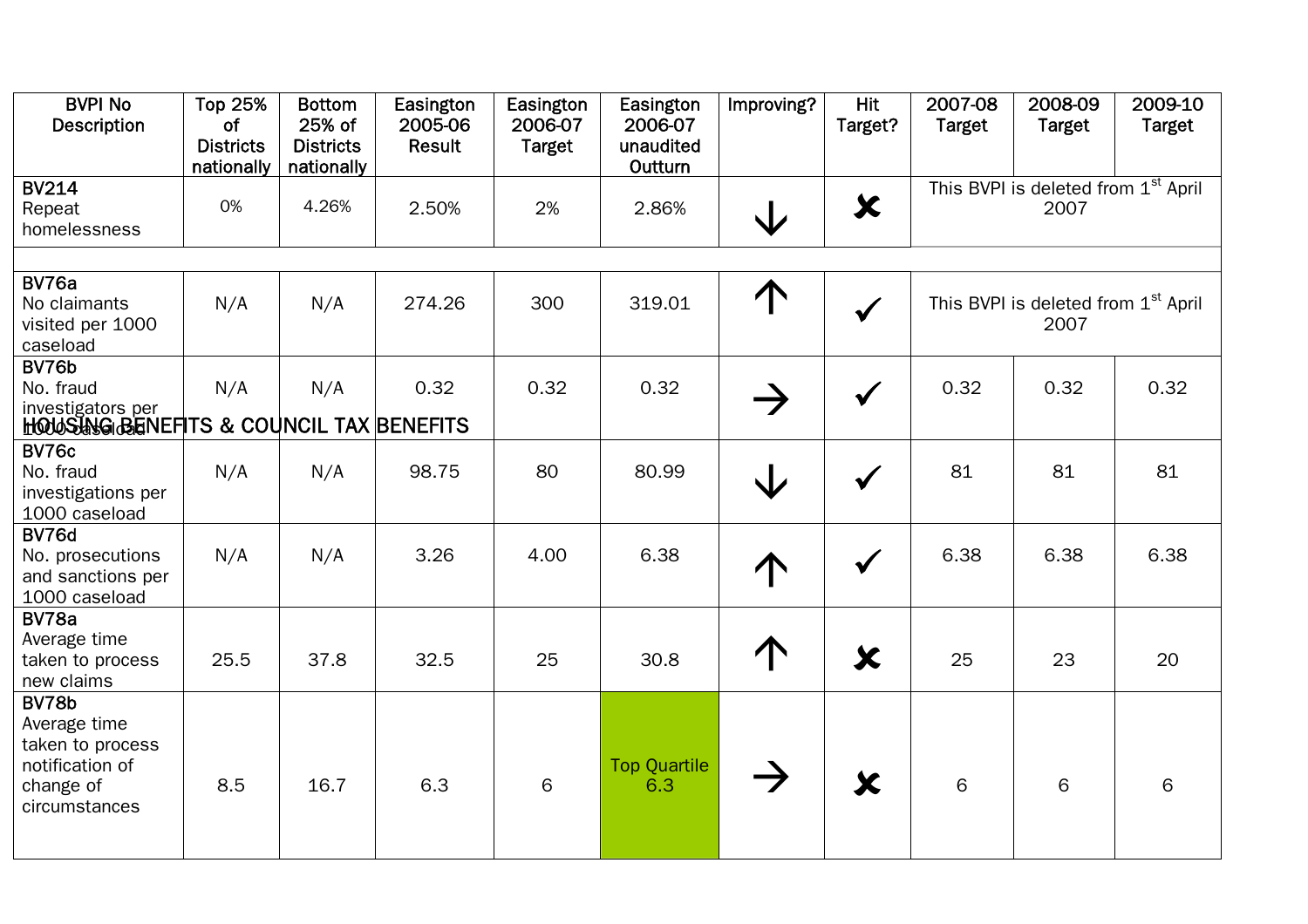| <b>BVPI No</b>     | <b>Top 25%</b>   | <b>Bottom</b>    | Easington | Easington     | Easington | Improving?              | <b>Hit</b>   | 2007-08       | 2008-09       | 2009-10       |
|--------------------|------------------|------------------|-----------|---------------|-----------|-------------------------|--------------|---------------|---------------|---------------|
| <b>Description</b> | <b>of</b>        | 25% of           | 2005-06   | 2006-07       | 2006-07   |                         | Target?      | <b>Target</b> | <b>Target</b> | <b>Target</b> |
|                    | <b>Districts</b> | <b>Districts</b> | Result    | <b>Target</b> | unaudited |                         |              |               |               |               |
|                    | nationally       | nationally       |           |               | Outturn   |                         |              |               |               |               |
| BV79a              |                  |                  |           |               |           |                         |              |               |               |               |
| Accuracy of        | 99.00%           | 96.80%           | 100%      | 100%          | 98.60%    | $\bigvee$               | $\bm{x}$     | 100%          | 100%          | 100%          |
| <b>Benefits</b>    |                  |                  |           |               |           |                         |              |               |               |               |
| calculation        |                  |                  |           |               |           |                         |              |               |               |               |
| BV79b              |                  |                  |           |               |           |                         |              |               |               |               |
| % recoverable      |                  |                  |           |               |           |                         |              |               |               |               |
| overpayments       | 79.46%           | 59.37%           | 50.97%    | 55%           | 49.78%    | $\bigvee$               | $\bm{x}$     | 55%           | 55%           | 55%           |
| recovered during   |                  |                  |           |               |           |                         |              |               |               |               |
| the year           |                  |                  |           |               |           |                         |              |               |               |               |
| BV79b (ii)         |                  |                  |           |               |           |                         |              |               |               |               |
| HB overpayments    |                  |                  |           |               |           |                         |              |               |               |               |
| recovered as a %   | 41.22%           | 28.35%           | 33.89%    | 40%           | 39.12%    | 个                       | $\bm{x}$     | 42%           | 42%           | 44%           |
| of HB              |                  |                  |           |               |           |                         |              |               |               |               |
| overpayment debt   |                  |                  |           |               |           |                         |              |               |               |               |
| <b>BV79 (iii)</b>  |                  |                  |           |               |           |                         |              |               |               |               |
| HB overpayments    |                  |                  |           |               |           |                         |              |               |               |               |
| written off as %   | N/A              | N/A              | 16.68%    | 17%           | 7.80%     | ↑                       | $\checkmark$ | 7%            | 6%            | 5%            |
| HB overpayment     |                  |                  |           |               |           |                         |              |               |               |               |
| debt               |                  |                  |           |               |           |                         |              |               |               |               |
| <b>BV80a</b>       |                  |                  |           |               |           |                         |              |               |               |               |
| Satisfaction with  |                  |                  |           |               |           |                         |              |               |               |               |
| contacts/access    | N/A              | N/A              | 80%       | 85%           | 74%       | $\overline{\mathsf{V}}$ |              | N/A           | N/A           | 85%           |
| in the Benefits    |                  |                  |           |               |           |                         | $\bm{x}$     |               |               |               |
| office             |                  |                  |           |               |           |                         |              |               |               |               |
| BV80b              |                  |                  |           |               |           |                         |              |               |               |               |
| Satisfaction with  |                  |                  |           |               |           | $\bigvee$               |              |               |               |               |
| the service in the | N/A              | N/A              | 77%       | 85%           | 75%       |                         | $\bm{x}$     | N/A           | N/A           | 85%           |
| benefits office    |                  |                  |           |               |           |                         |              |               |               |               |
| <b>BV80c</b>       |                  |                  |           |               |           |                         |              |               |               |               |
| Satisfaction with  | N/A              | N/A              | 74%       | 80%           | 71%       |                         | $\bm{x}$     | N/A           | N/A           | 80%           |
| the Benefits       |                  |                  |           |               |           | $\downarrow$            |              |               |               |               |
| telephone service  |                  |                  |           |               |           |                         |              |               |               |               |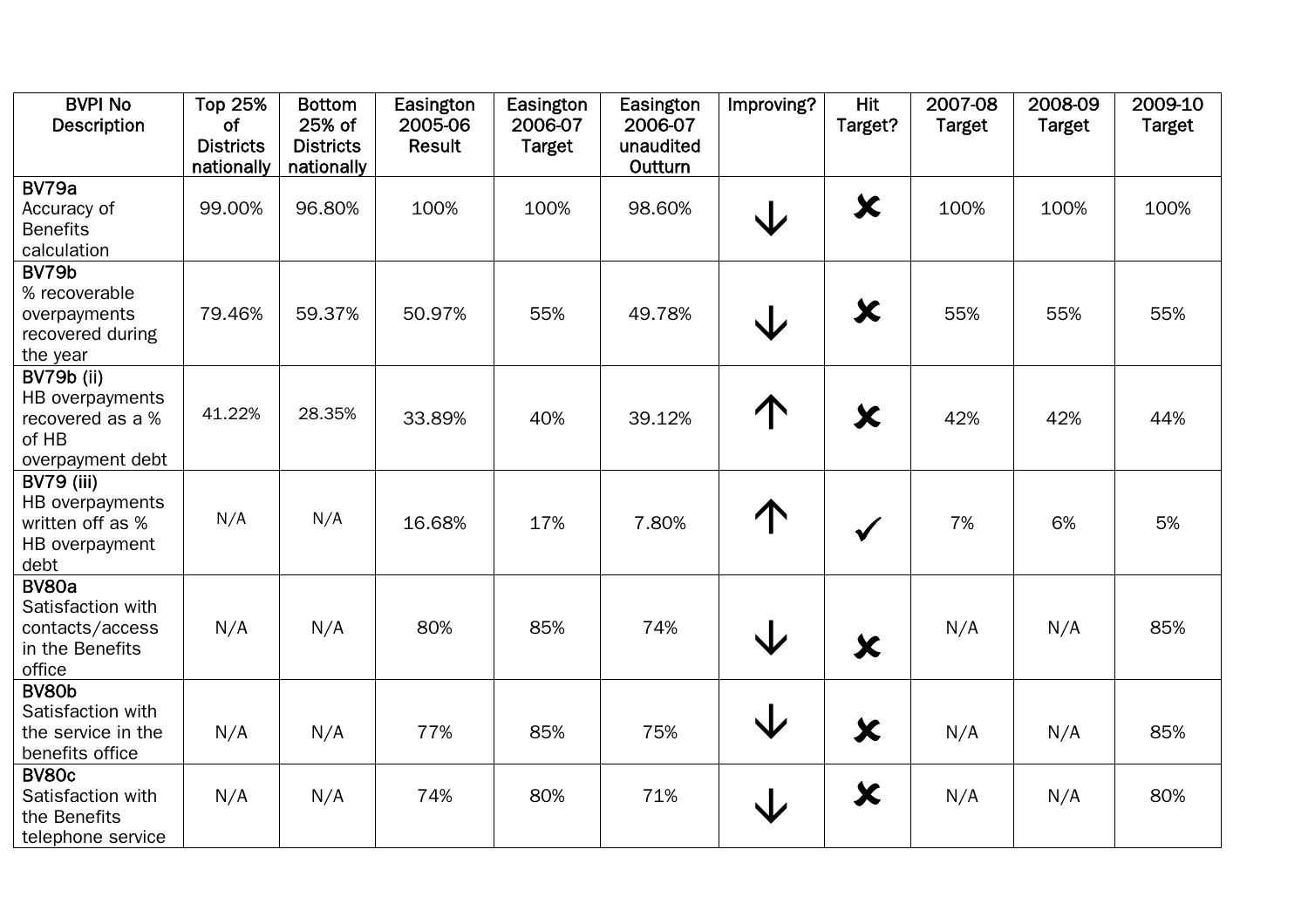| <b>BVPI No</b>                               | <b>Top 25%</b>   | <b>Bottom</b>    | Easington | Easington     | Easington | Improving?        | <b>Hit</b>   | 2007-08       | 2008-09       | 2009-10       |
|----------------------------------------------|------------------|------------------|-----------|---------------|-----------|-------------------|--------------|---------------|---------------|---------------|
| <b>Description</b>                           | of               | 25% of           | 2005-06   | 2006-07       | 2006-07   |                   | Target?      | <b>Target</b> | <b>Target</b> | <b>Target</b> |
|                                              | <b>Districts</b> | <b>Districts</b> | Result    | <b>Target</b> | unaudited |                   |              |               |               |               |
|                                              | nationally       | nationally       |           |               | Outturn   |                   |              |               |               |               |
| <b>BV80d</b>                                 |                  |                  |           |               |           |                   |              |               |               |               |
| Satisfaction with                            |                  |                  |           |               |           | $\bm{\mathsf{V}}$ |              |               |               |               |
| the staff in the                             | N/A              | N/A              | 79%       | 85%           | 78%       |                   | $\bm{x}$     | N/A           | N/A           | 85%           |
| Benefits office                              |                  |                  |           |               |           |                   |              |               |               |               |
| BV80e                                        |                  |                  |           |               |           |                   |              |               |               |               |
| Satisfaction with                            |                  |                  |           |               |           | $\bigvee$         |              |               |               |               |
| clarity of Benefits                          | N/A              | N/A              | 67%       | 75%           | 61%       |                   | $\bm{x}$     | N/A           | N/A           | 75%           |
| forms                                        |                  |                  |           |               |           |                   |              |               |               |               |
| BV80f                                        |                  |                  |           |               |           |                   |              |               |               |               |
| Satisfaction with                            |                  |                  |           |               |           |                   |              |               |               |               |
| the time taken for                           | N/A              | N/A              | 73%       | 70%           | 66%       | $\bm{\mathsf{V}}$ | $\bm{x}$     | N/A           | N/A           | 70%           |
| the Benefits                                 |                  |                  |           |               |           |                   |              |               |               |               |
| decision                                     |                  |                  |           |               |           |                   |              |               |               |               |
| BV80g                                        |                  |                  |           |               |           |                   |              |               |               |               |
| Overall                                      |                  |                  |           |               |           |                   |              |               |               |               |
| satisfaction with                            | N/A              | N/A              | 80%       | 85%           | 76%       | V                 | $\bm{x}$     | N/A           | N/A           | 85%           |
| the Benefits                                 |                  |                  |           |               |           |                   |              |               |               |               |
| service                                      |                  |                  |           |               |           |                   |              |               |               |               |
|                                              |                  |                  |           |               |           |                   |              |               |               |               |
| <b>BV82a (i)</b>                             |                  |                  |           |               |           |                   |              |               |               |               |
| % of household                               |                  |                  |           |               |           |                   |              |               |               |               |
| waste that is                                | 21.72%           | 14.79%           | 11.77%    | 11%           | 13.12%    | $\uparrow$        |              | 13%           | 14%           | 15%           |
| recycled                                     |                  |                  |           |               |           |                   | $\checkmark$ |               |               |               |
| BV82a (ii) Total                             |                  |                  |           |               |           |                   |              |               |               |               |
| tonnage of                                   | 9082.98          | 5279.84          | 4995.57   | 4197          | 5616.34   |                   |              | 5694          | 6132          | 6570          |
| household waste                              |                  |                  |           |               |           |                   | $\checkmark$ |               |               |               |
| <b>ENVIRGUMENTAL WASTE &amp; CLEANLINESS</b> |                  |                  |           |               |           |                   |              |               |               |               |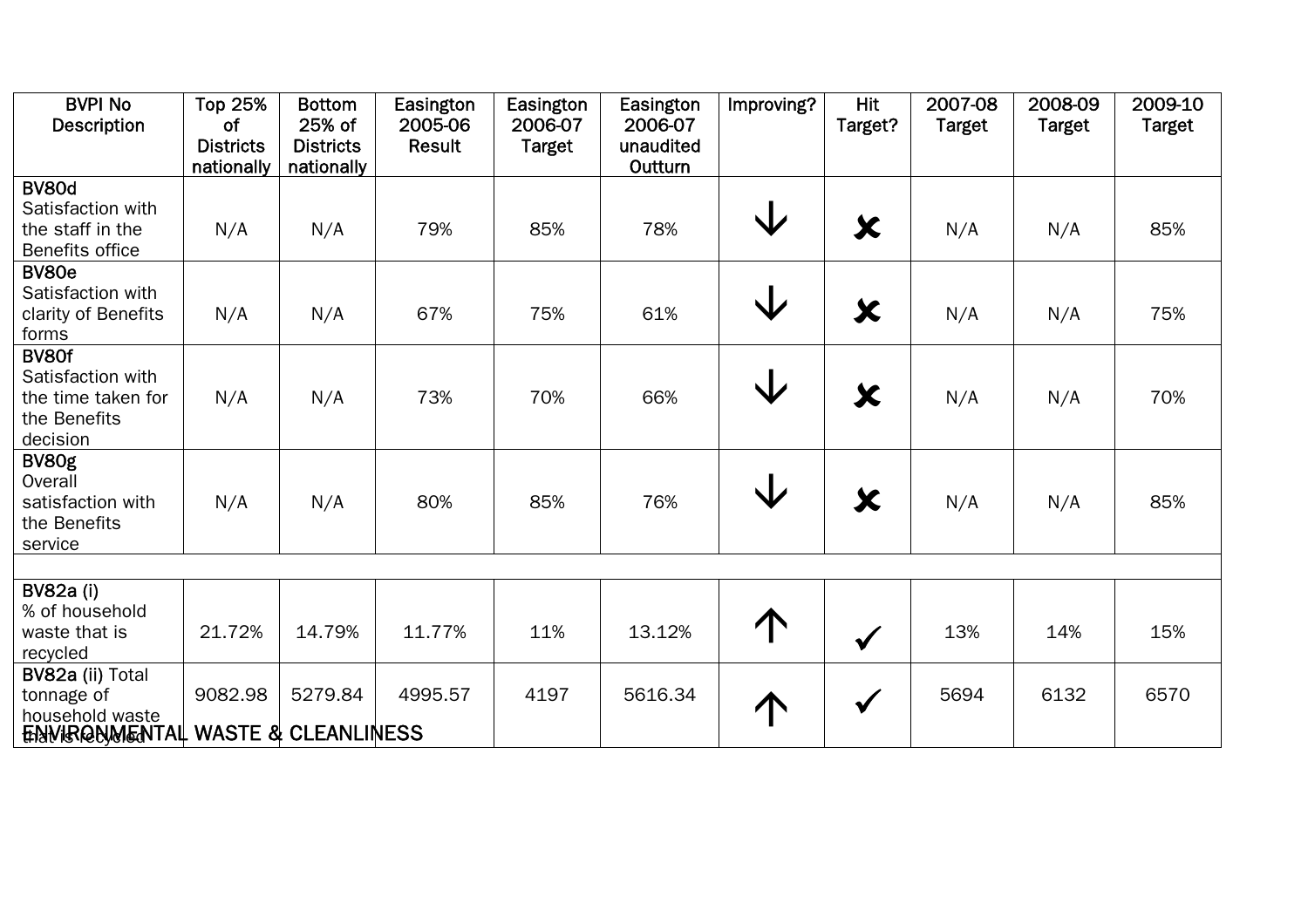| <b>BVPI No</b><br><b>Description</b>                                                                                                  | <b>Top 25%</b><br><b>of</b><br><b>Districts</b><br>nationally | <b>Bottom</b><br>25% of<br><b>Districts</b><br>nationally | Easington<br>2005-06<br>Result | Easington<br>2006-07<br><b>Target</b> | Easington<br>2006-07<br>unaudited<br>Outturn | Improving? | <b>Hit</b><br>Target? | 2007-08<br><b>Target</b> | 2008-09<br><b>Target</b> | 2009-10<br><b>Target</b> |
|---------------------------------------------------------------------------------------------------------------------------------------|---------------------------------------------------------------|-----------------------------------------------------------|--------------------------------|---------------------------------------|----------------------------------------------|------------|-----------------------|--------------------------|--------------------------|--------------------------|
| <b>BV82b (i)</b><br>% of household<br>waste that is<br>composted                                                                      | 14.67%                                                        | 2.68%                                                     | 15.15%                         | 16%                                   | <b>Top Quartile</b><br>20.85%                | 个          | $\checkmark$          | 21%                      | 23%                      | 25%                      |
| <b>BV82b (ii)</b><br>Total tonnage of<br>household waste<br>that is composted                                                         | 6048.83                                                       | 933.96                                                    | 6432.17                        | 4926                                  | <b>Top Quartile</b><br>8924.00               | 个          | $\checkmark$          | 8849                     | 9691                     | 10534                    |
| <b>BV84</b><br>Kg collected of<br>household waste<br>per head                                                                         | 381.0kg                                                       | 442.7kg                                                   | 457.0kg                        | 462kg                                 | 458.7kg                                      | V          | $\checkmark$          | 462kg                    | 462kg                    | 462kg                    |
| <b>BV84b</b><br>% change from the<br>previous year in<br>the no. kgs of<br>household waste<br>collected per head<br>of the population | $-3.29%$                                                      | 2.43%                                                     | $-4.23%$                       | 1%                                    | $+0.37%$                                     | $\bigvee$  | $\checkmark$          | 0%                       | 0%                       | 0%                       |
| <b>BV86</b><br>Cost of waste<br>collection per<br>household                                                                           | £40.28                                                        | £52.88                                                    | £48.13                         | £43.95                                | £43.85                                       | 个          | $\checkmark$          | £47.60                   | £49.25                   | £49.80                   |
| <b>BV89</b><br>% satisfied with<br>cleanliness<br>standard in their<br>area                                                           | 74%                                                           | 65%                                                       | 50%                            | 70%                                   | 69%                                          |            | $\bm{x}$              | N/A                      | N/A                      | 75%                      |
| BV90a<br>People satisfied<br>with the waste<br>collection service                                                                     | 86%                                                           | 73%                                                       | 89%                            | 95%                                   | 90%                                          |            | $\bm{\varkappa}$      | N/A                      | N/A                      | 90%                      |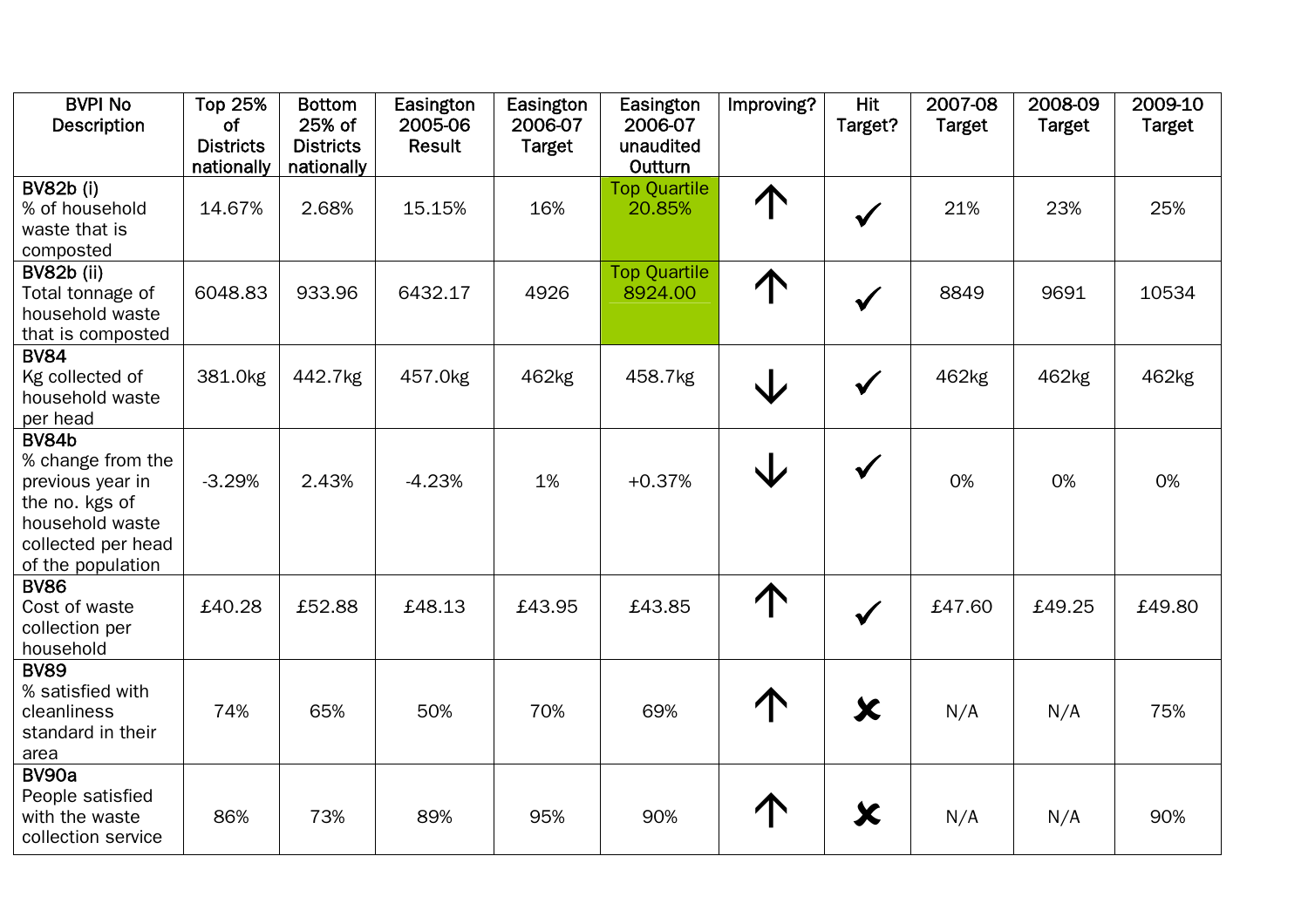| <b>BVPI No</b><br><b>Description</b>                                                                      | <b>Top 25%</b><br>of<br><b>Districts</b> | <b>Bottom</b><br>25% of<br><b>Districts</b> | Easington<br>2005-06<br>Result | Easington<br>2006-07<br><b>Target</b> | Easington<br>2006-07<br>unaudited | Improving? | <b>Hit</b><br>Target? | 2007-08<br><b>Target</b> | 2008-09<br><b>Target</b> | 2009-10<br><b>Target</b> |
|-----------------------------------------------------------------------------------------------------------|------------------------------------------|---------------------------------------------|--------------------------------|---------------------------------------|-----------------------------------|------------|-----------------------|--------------------------|--------------------------|--------------------------|
|                                                                                                           | nationally                               | nationally                                  |                                |                                       | Outturn                           |            |                       |                          |                          |                          |
| BV90b<br>% of people<br>satisfied with<br>recycling                                                       | 76%                                      | 68%                                         | 59%                            | 70%                                   | 67%                               |            | $\bm{x}$              | N/A                      | N/A                      | 75%                      |
| <b>BV91a</b><br>% of population<br>served by kerbside<br>collection of<br>recyclables (one<br>recyclate)  | 100%                                     | 94.0%                                       | 99.5%                          | 99%                                   | <b>Top Quartile</b><br>100%       | 个          | $\checkmark$          | 100%                     | 100%                     | 100%                     |
| <b>BV91b</b><br>% of population<br>served by kerbside<br>collection of<br>recyclables (two<br>recyclates) | 100%                                     | 92.3%                                       | 99.5%                          | 99%                                   | <b>Top Quartile</b><br>100%       |            | $\checkmark$          | 100%                     | 100%                     | 100%                     |
| <b>BV199</b><br>Proportion of<br>relevant land<br>having combined<br>deposits of litter<br>and detritus   | 8%                                       | 19%                                         | 22%                            | 19%                                   | 15%                               |            | $\checkmark$          | 13%                      | 10%                      | 8%                       |
| <b>BV199b</b><br>% of land and<br>highways with<br>unacceptable<br>levels of graffiti                     | 0%                                       | 4%                                          | 11%                            | 8%                                    | 8%                                |            | $\checkmark$          | 6%                       | 4%                       | 2%                       |
| <b>BV199c</b><br>% land/highways<br>with unacceptable<br>levels of fly-<br>posting                        | 0%                                       | 1%                                          | 2%                             | 0%                                    | 1%                                |            | $\bm{x}$              | 0%                       | 0%                       | 0%                       |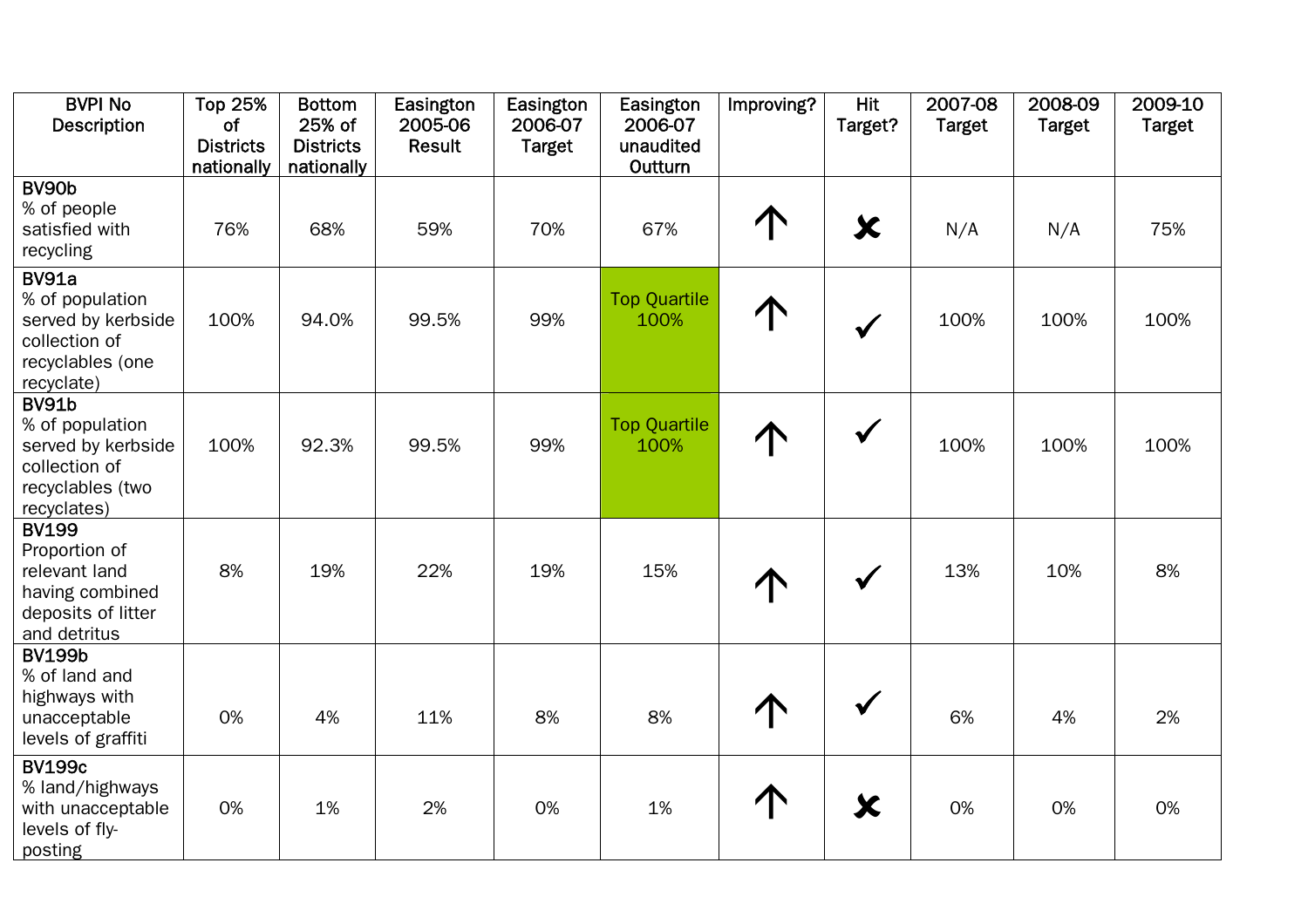| <b>BVPI No</b><br><b>Description</b>                                                                                          | <b>Top 25%</b><br>of           | <b>Bottom</b><br>25% of        | Easington<br>2005-06 | Easington<br>2006-07 | Easington<br>2006-07        | Improving? | <b>Hit</b><br>Target? | $2007 -08$<br><b>Target</b> | 2008-09<br><b>Target</b> | 2009-10<br><b>Target</b> |
|-------------------------------------------------------------------------------------------------------------------------------|--------------------------------|--------------------------------|----------------------|----------------------|-----------------------------|------------|-----------------------|-----------------------------|--------------------------|--------------------------|
|                                                                                                                               | <b>Districts</b><br>nationally | <b>Districts</b><br>nationally | Result               | <b>Target</b>        | unaudited<br>Outturn        |            |                       |                             |                          |                          |
| <b>BV199d</b><br>Reduction in<br>incidents/increase<br>in enforcement<br>actions in relation<br>to fly-tipping                | N/A                            | N/A                            | 4                    | $\mathbf{1}$         | $\mathbf{1}$                |            | $\checkmark$          | $\mathbf{1}$                | $\mathbf{1}$             | $\mathbf 1$              |
|                                                                                                                               |                                |                                |                      |                      |                             |            |                       |                             |                          |                          |
| <b>BV166</b><br>Enforcement best<br>practice score for<br>environmental<br>health and trading<br>standards                    | 98.7%                          | 80%                            | 96.6%                | 96.6%                | <b>Top Quartile</b><br>100% |            | $\checkmark$          | 100%                        | 100%                     | 100%                     |
| BYZZTRONMENT & ENVIRONMENTAL HEALTH                                                                                           |                                |                                |                      |                      |                             |            |                       |                             |                          |                          |
| of potential<br>concern" with<br>respect to land<br>contamination                                                             | N/A                            | N/A                            | 396                  | 380                  | 370                         |            | $\checkmark$          | 360                         | 350                      | 340                      |
| <b>BV216b</b><br>Number of sites of<br>concern identified<br>for remediation as<br>a % of all "sites of<br>potential concern" | 8%                             | 1%                             | 3%                   | 7%                   | 7%                          |            | $\checkmark$          | 2%                          | $\sim$<br>2%             | 3%                       |
| <b>BV217</b><br>% of pollution<br>control<br>improvements to<br>existing<br>installations<br>completed on time                | 100%                           | 85%                            | 100%                 | 100%                 | <b>Top Quartile</b><br>100% |            | $\checkmark$          | 100%                        | 100%                     | 100%                     |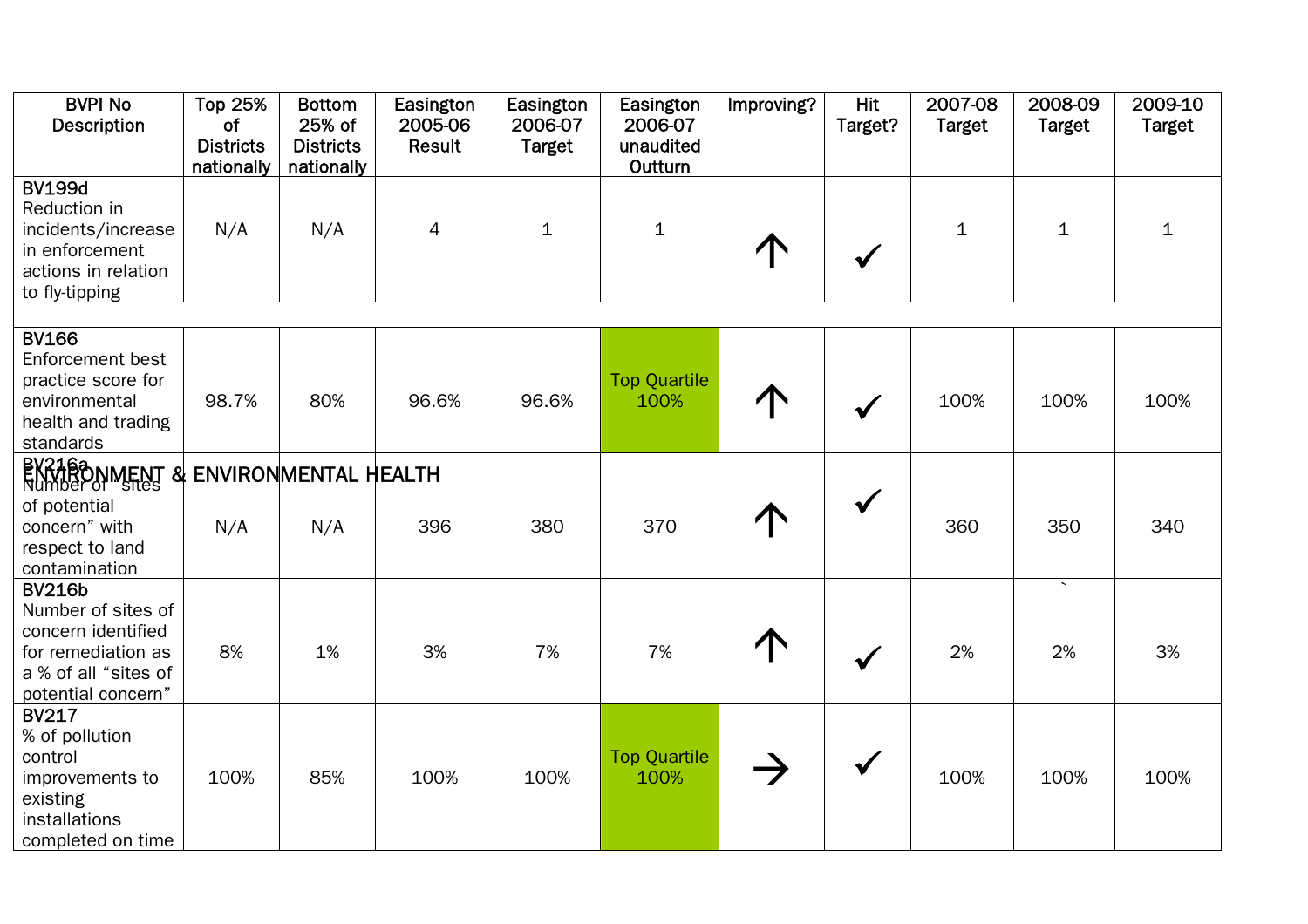| <b>BVPI No</b><br><b>Description</b>                                                                                                                                | <b>Top 25%</b><br><b>of</b><br><b>Districts</b><br>nationally | <b>Bottom</b><br>25% of<br><b>Districts</b><br>nationally | Easington<br>2005-06<br><b>Result</b> | Easington<br>2006-07<br><b>Target</b> | Easington<br>2006-07<br>unaudited<br>Outturn | Improving? | <b>Hit</b><br>Target? | 2007-08<br><b>Target</b> | 2008-09<br><b>Target</b> | 2009-10<br><b>Target</b> |
|---------------------------------------------------------------------------------------------------------------------------------------------------------------------|---------------------------------------------------------------|-----------------------------------------------------------|---------------------------------------|---------------------------------------|----------------------------------------------|------------|-----------------------|--------------------------|--------------------------|--------------------------|
| <b>BV218a</b><br>% of new reports<br>of abandoned<br>vehicles<br>investigated within<br>24 hrs of<br>notification                                                   | 96.12%                                                        | 71.58%                                                    | 86.04%                                | 100%                                  | 90.67%                                       |            | X                     | 100%                     | 100%                     | 100%                     |
| <b>BV218b</b><br>% of abandoned<br>vehicles removed<br>within 24 hrs from<br>the point at which<br>the authority is<br>legally entitled to<br>remove the<br>vehicle | 93.95%                                                        | 56.53%                                                    | 93.42%                                | 100%                                  | <b>Top Quartile</b><br>96.36%                |            | X                     | 100%                     | 100%                     | 100%                     |
| <b>BV106</b>                                                                                                                                                        |                                                               |                                                           |                                       |                                       |                                              |            |                       |                          |                          |                          |
| % of new homes<br>built on<br>brownfield land                                                                                                                       | 89.67%                                                        | 57.36%                                                    | 85.12%                                | 65%                                   | 87.58%                                       |            | $\checkmark$          | 90%                      | 90%                      | 90%                      |
| <b>BV109a</b><br>Major Planning<br>applications<br>determined in 13<br>weeks<br>Govt target 60%                                                                     | 74.75%                                                        | 58.05%                                                    | 64.29%                                | 60%                                   | 63.89%                                       |            | $\checkmark$          | 69%                      | 75%                      | 75%                      |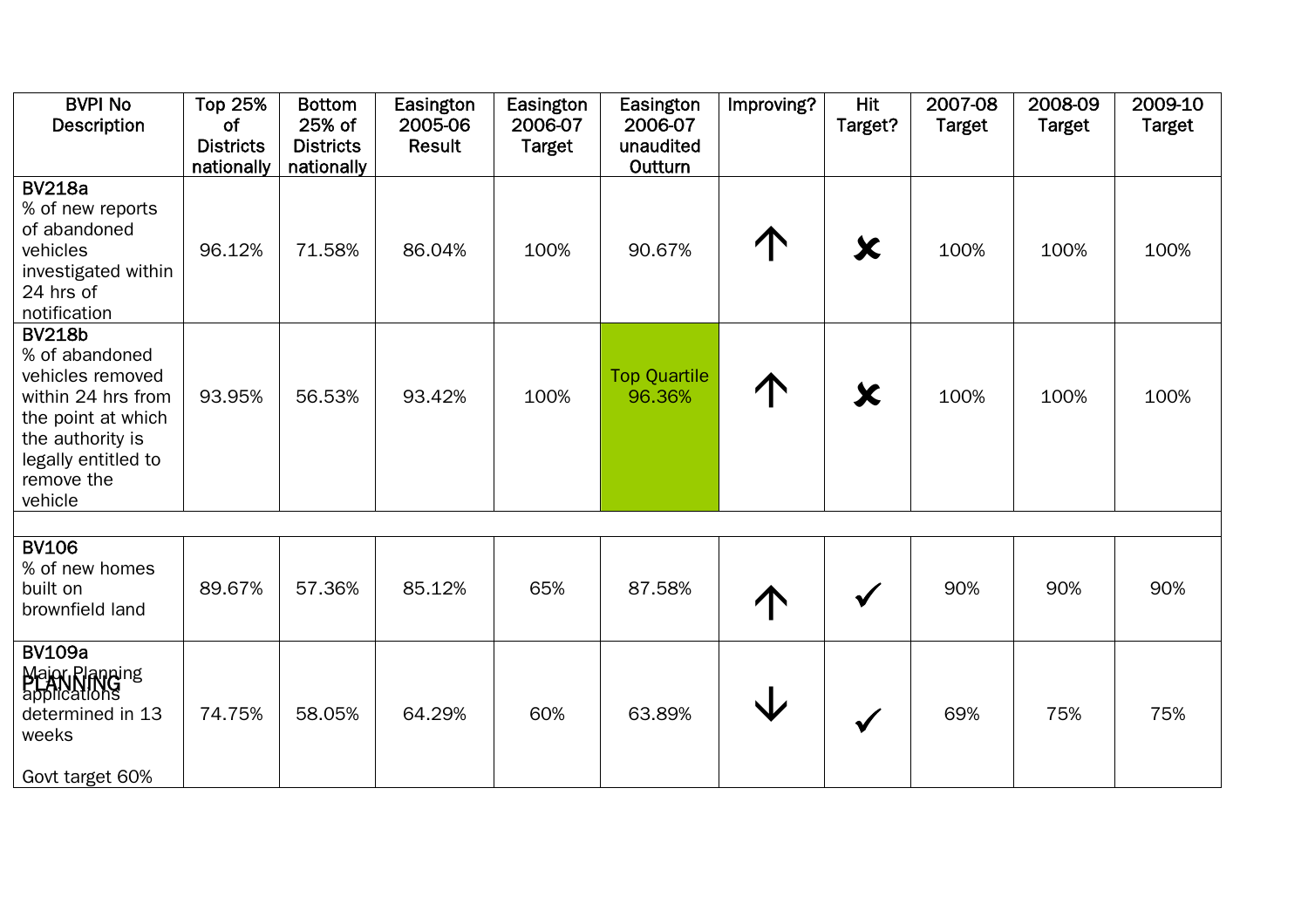| <b>BVPI No</b><br>Description                                                                                                               | <b>Top 25%</b><br>of           | <b>Bottom</b><br>25% of        | Easington<br>2005-06 | Easington<br>2006-07 | Easington<br>2006-07 | Improving? | <b>Hit</b><br>Target? | 2007-08<br><b>Target</b> | 2008-09<br><b>Target</b> | 2009-10<br><b>Target</b> |
|---------------------------------------------------------------------------------------------------------------------------------------------|--------------------------------|--------------------------------|----------------------|----------------------|----------------------|------------|-----------------------|--------------------------|--------------------------|--------------------------|
|                                                                                                                                             | <b>Districts</b><br>nationally | <b>Districts</b><br>nationally | Result               | <b>Target</b>        | unaudited<br>Outturn |            |                       |                          |                          |                          |
| <b>BV109b</b><br><b>Minor Planning</b><br>applications<br>determined in 8<br>weeks                                                          | 80.39%                         | 68.60%                         | 66.78%               | 65%                  | 68.69%               |            | $\checkmark$          | 74%                      | 82%                      | 82%                      |
| Govt target 65%                                                                                                                             |                                |                                |                      |                      |                      |            |                       |                          |                          |                          |
| <b>BV109c</b><br><b>Other Planning</b><br>applications<br>determined in 8<br>weeks                                                          | 91.61%                         | 83.85%                         | 79.26%               | 80%                  | 80.83%               | 个          | $\checkmark$          | 92%                      | 92%                      | 92%                      |
| Govt target 80%                                                                                                                             |                                |                                |                      |                      |                      |            |                       |                          |                          |                          |
| <b>BV111</b><br>% of applicants<br>satisfied with the<br><b>Planning service</b>                                                            | N/A                            | N/A                            | 89%                  | 75%                  | 86%                  | $\bigvee$  | $\checkmark$          | N/A                      | N/A                      | 86%                      |
| <b>BV200a</b><br>Submission of the<br>LDS by 28 <sup>th</sup> March<br>2005 and<br>thereafter<br>maintain a 3-year<br>rolling<br>programme? | N/A                            | N/A                            | Yes                  | Yes                  | Yes                  |            | $\checkmark$          | Yes                      | Yes                      | Yes                      |
| <b>BV200b</b><br>Meeting the<br>milestones which<br>the current Local<br>Development<br>Scheme sets out                                     | N/A                            | N/A                            | Yes                  | Yes                  | Yes                  |            |                       | Yes                      | Yes                      | Yes                      |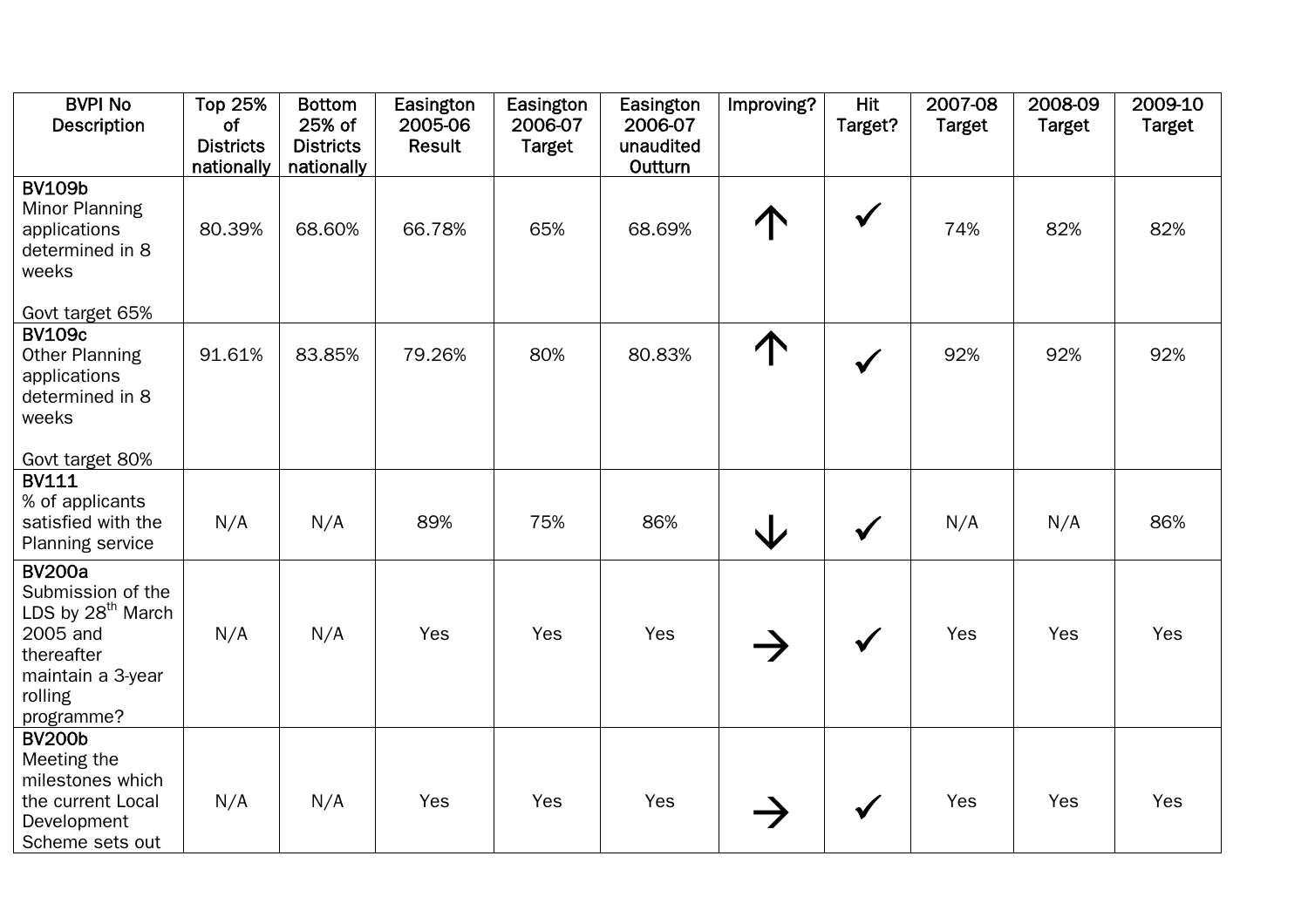| <b>BVPI No</b><br>Description                                                                                      | <b>Top 25%</b><br><b>of</b>    | <b>Bottom</b><br>25% of        | Easington<br>2005-06 | Easington<br>2006-07 | Easington<br>2006-07        | Improving?    | <b>Hit</b><br>Target? | 2007-08<br><b>Target</b> | 2008-09<br><b>Target</b>                                | 2009-10<br><b>Target</b> |
|--------------------------------------------------------------------------------------------------------------------|--------------------------------|--------------------------------|----------------------|----------------------|-----------------------------|---------------|-----------------------|--------------------------|---------------------------------------------------------|--------------------------|
|                                                                                                                    | <b>Districts</b><br>nationally | <b>Districts</b><br>nationally | Result               | <b>Target</b>        | unaudited<br>Outturn        |               |                       |                          |                                                         |                          |
| <b>BV200c</b><br>Publication of an<br>annual planning<br>report by 31 <sup>st</sup><br>December each<br>year       | N/A                            | N/A                            | Yes                  | Yes                  | Yes                         |               | $\checkmark$          |                          | This BVPI is deleted from 1 <sup>st</sup> April<br>2007 |                          |
| <b>BV204</b><br>% of appeals<br>allowed against<br>the Council's<br>decision to refuse<br>planning<br>applications | 24.0%                          | 37.0%                          | 25%                  | 30%                  | 54.6%                       | ◡             | X                     | 25%                      | 25%                                                     | 25%                      |
| <b>BV205</b><br>Planning quality of<br>service checklist                                                           | 88.9%                          | 72%                            | 100%                 | 100%                 | <b>Top Quartile</b><br>100% | $\rightarrow$ | $\checkmark$          | 100%                     | 100%                                                    | 100%                     |
| <b>BV119a</b>                                                                                                      |                                |                                |                      |                      |                             |               |                       |                          |                                                         |                          |
| % of residents<br>satisfied with<br>sports & leisure<br>facilities                                                 | 65%                            | 55%                            | 48%                  | 60%                  | 52%                         |               | $\bm{\mathsf{x}}$     | N/A                      | N/A                                                     | 60%                      |
| <b>BV119e</b><br>Cul fesidents RELATED SERVICES<br>parks and open<br>spaces                                        |                                |                                | 67%                  | 70%                  | 67%                         |               | $\bm{\chi}$           | N/A                      | N/A                                                     | 75%                      |
| <b>BV219a</b><br>Total number of<br>conservation<br>areas in the local<br>authority area                           | N/A                            | N/A                            | 4                    | $\overline{4}$       | 4                           |               | $\checkmark$          |                          | This BVPI is deleted from 1 <sup>st</sup> April<br>2007 |                          |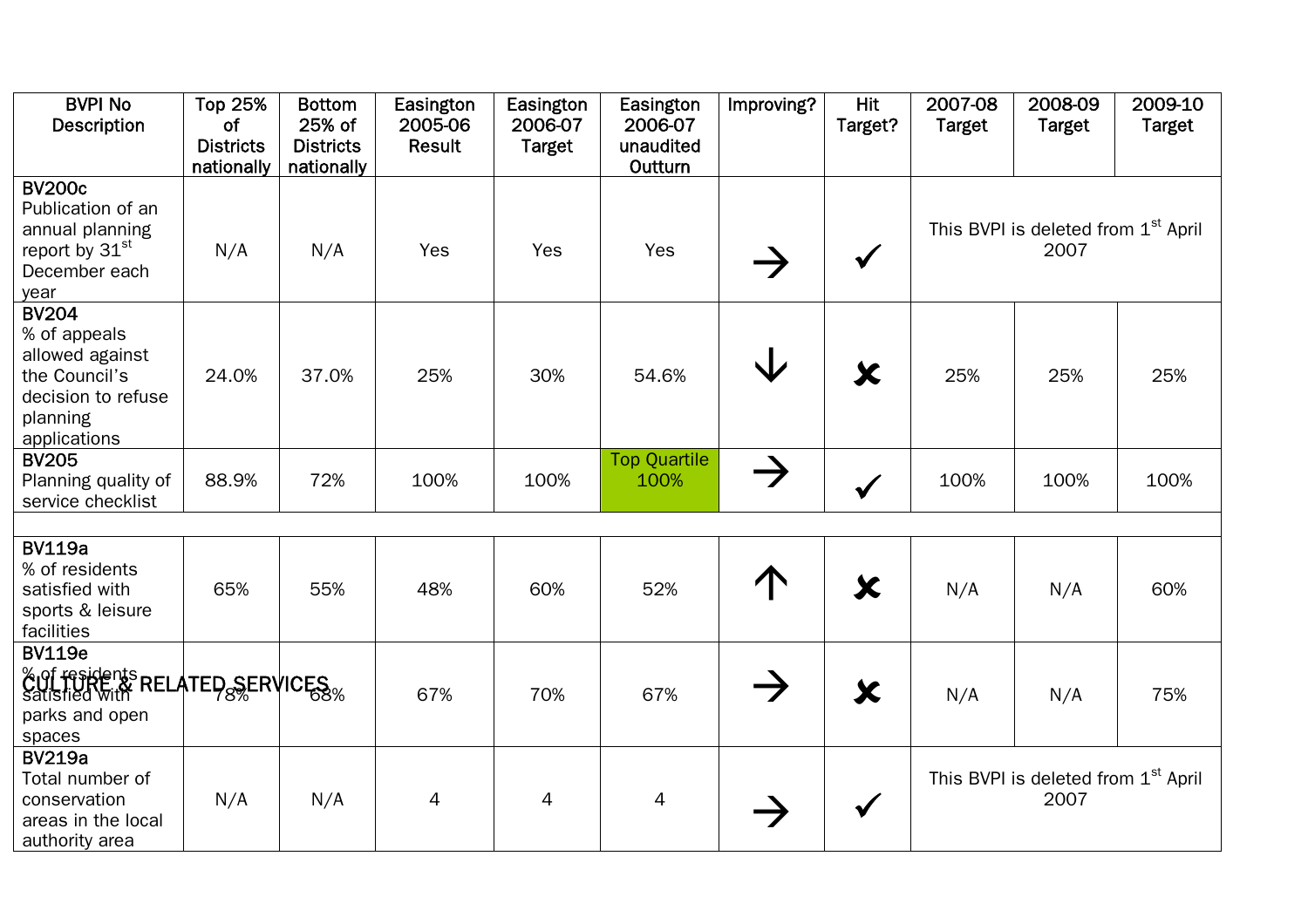| <b>BVPI No</b><br><b>Description</b>                                                     | <b>Top 25%</b><br>of<br><b>Districts</b><br>nationally | <b>Bottom</b><br>25% of<br><b>Districts</b><br>nationally | Easington<br>2005-06<br><b>Result</b> | Easington<br>2006-07<br><b>Target</b> | Easington<br>2006-07<br>unaudited<br>Outturn | Improving?              | <b>Hit</b><br>Target? | 2007-08<br><b>Target</b> | 2008-09<br><b>Target</b>                                | 2009-10<br><b>Target</b> |
|------------------------------------------------------------------------------------------|--------------------------------------------------------|-----------------------------------------------------------|---------------------------------------|---------------------------------------|----------------------------------------------|-------------------------|-----------------------|--------------------------|---------------------------------------------------------|--------------------------|
| <b>BV219b</b><br>% of conservation<br>areas with an up<br>to date character<br>appraisal | 26%                                                    | 0%                                                        | 0%                                    | 50%                                   | <b>Top Quartile</b><br>50%                   | $\uparrow$              | $\checkmark$          | 75%                      | 100%                                                    | 100%                     |
| <b>BV219c</b><br>% of conservation<br>areas with<br>published<br>management<br>proposals | 5.50%                                                  | 0%                                                        | 0%                                    | 0%                                    | 0%                                           |                         | $\checkmark$          |                          | This BVPI is deleted from 1 <sup>st</sup> April<br>2007 |                          |
|                                                                                          |                                                        |                                                           |                                       |                                       |                                              |                         |                       |                          |                                                         |                          |
| <b>BV126</b><br>Number of<br>domestic<br>burglaries per<br>1000 households               | 5.7                                                    | 9.6                                                       | 9.9                                   | 9                                     | 11.9                                         | V                       | $\bm{x}$              | 11.6                     | N/A                                                     | N/A                      |
| <b>BV127a</b><br>Vielent Grime pesartet + 121 well BERIG                                 |                                                        |                                                           | 20.0                                  | 10.6                                  | 20.3                                         | ↓                       | $\bm{x}$              | 10.2                     | N/A                                                     | N/A                      |
| <b>BV127b</b><br>Robberies per<br>1000 population                                        | 0.2                                                    | 0.7                                                       | 0.5                                   | 0.3                                   | 0.4                                          | $\overline{\mathsf{V}}$ | $\bm{x}$              | 0.3                      | N/A                                                     | N/A                      |
| <b>BV128</b><br>Vehicle crimes per<br>1000 population                                    | 6.4                                                    | 10.5                                                      | 11.6                                  | 9.8                                   | 11.7                                         | $\overline{\mathsf{V}}$ | $\bm{x}$              | 11.6                     | N/A                                                     | N/A                      |
| <b>BV174</b><br>Racial incidents<br>recorded by the LA<br>per 100,000<br>population      | N/A                                                    | N/A                                                       | 5.38                                  | 3                                     | 4.29                                         | 个                       | $\checkmark$          | 20                       | 30                                                      | 40                       |